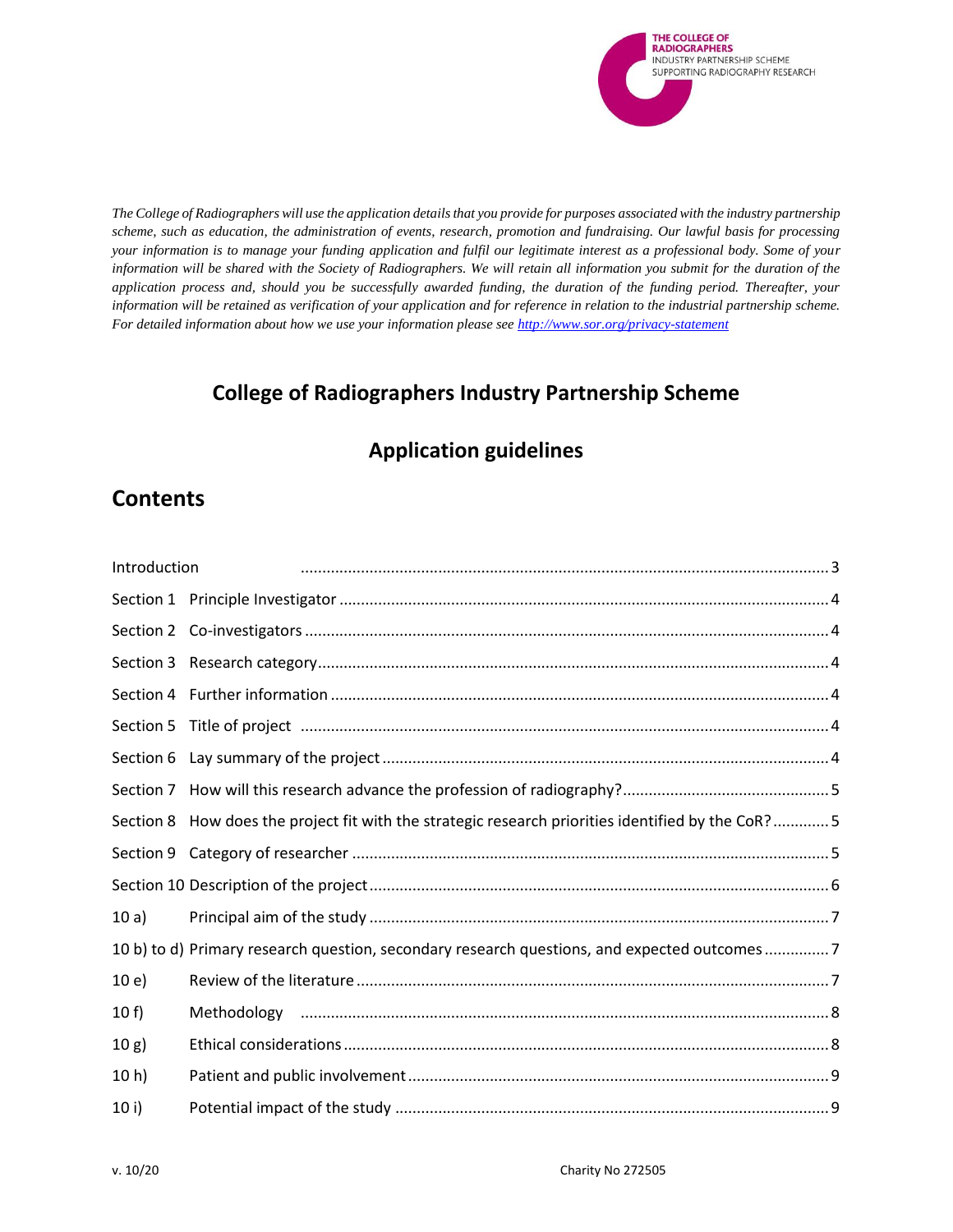

| 10j        |                                                                                     |  |
|------------|-------------------------------------------------------------------------------------|--|
| 10 k       |                                                                                     |  |
|            |                                                                                     |  |
|            |                                                                                     |  |
|            |                                                                                     |  |
|            | Section 15 About you 200 minimum minimum minimum minimum minimum minimum minimum 10 |  |
|            |                                                                                     |  |
|            |                                                                                     |  |
|            |                                                                                     |  |
| References |                                                                                     |  |
|            |                                                                                     |  |
|            |                                                                                     |  |
|            |                                                                                     |  |
|            |                                                                                     |  |
|            |                                                                                     |  |
|            |                                                                                     |  |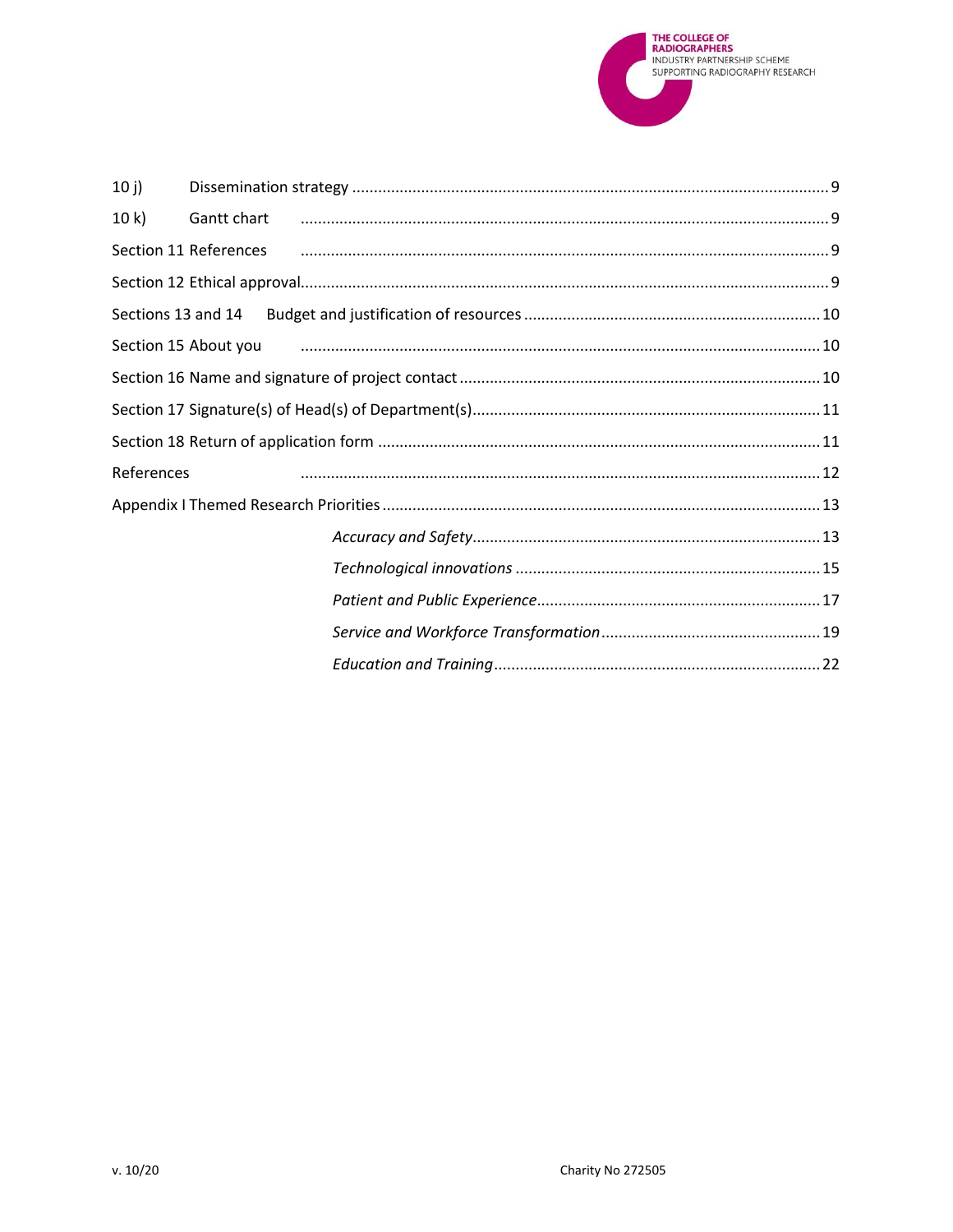

### <span id="page-2-0"></span>**Introduction**

The College of Radiographers Industry Partnership Scheme (CoRIPS) research grant will be awarded twice per year, in April and October.

Applications for this grant are considered on a first come first served basis, with a maximum of ten applications being assessed per round.

The main focus of each project must be in one of the following programme areas, which are aligned to the CoR research priorities (see Appendix I for further detail):

- Accuracy and Safety
- Technological Innovations
- Public and Patient Experience
- Service and Workforce Transformation
- Education and Training

Applicants are encouraged to read the publication *Getting into Research: A Guide for Members of the Society of Radiographers*<sup>1</sup> which provides valuable research guidance that will assist with your funding application.

This guidance document is intended to assist with completion of the CoRIPS application form.

Each section of the form will be covered as listed below and must be completed in full.

# **Before applying, please consider the following conditions of this grant:**

- This funding is **not** for audit or service evaluation;
- This funding is **not** for support with university fees;
- Applications for retrospective funding of completed projects, whether self-funded or otherwise will **not** be supported;
- Applicants must have been in continuous membership with the Society of Radiographers for a minimum of one year if funds requested are less than £5,000 and for a minimum of two years if requesting funds greater than £5,000;
- Unfortunately, we are unable to fund applicants who have previously received CoRIPS funding. However, former awardees may perform a Co-Investigator role to the Principle Investigator.

There are two grant calls per year, one in April and one in October. The deadline for submissions will be **5pm on the last Friday of April, and 5pm on the first Monday of October each year**.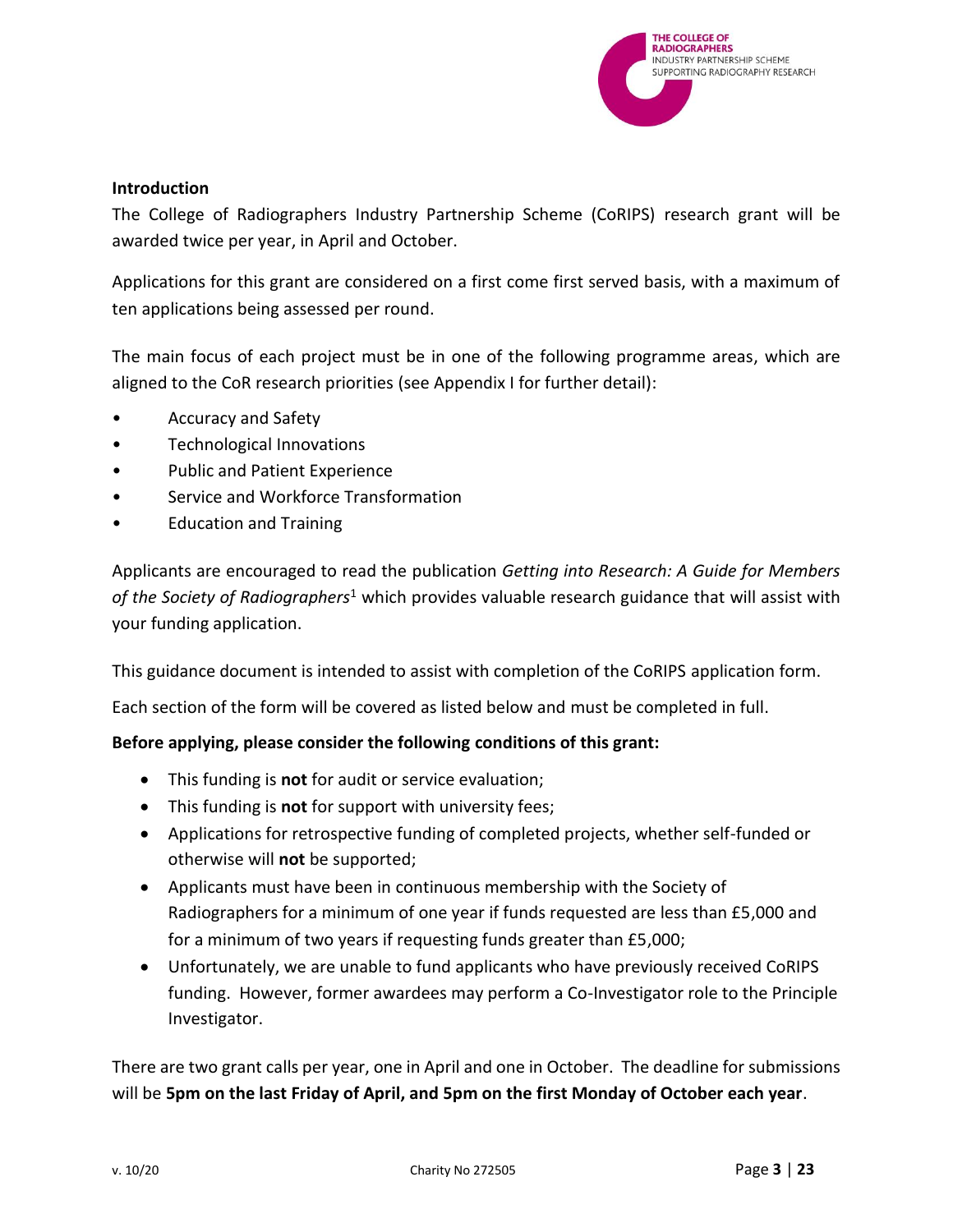

#### **NIHR Clinical Research Network**

The Society and College of Radiographers is a National Institute for Health Research (NIHR) noncommercial Partner. This means the studies that we fund may be eligible to access NIHR Clinical Research Network (CRN) support.

The NIHR CRN supports researchers and the life sciences industry in planning, setting up and delivering high quality research to the agreed timelines and study recruitment target, for the benefit of patients and the NHS, including relevant research in public health and social care in England.

In partnership with your local R&D office, we encourage you to involve your local CRN team in discussions as early as possible when planning your study to fully benefit from the support the NIHR CRN offers as outlined in their Study Support Service. To find out more about how you can apply for this additional support to help deliver your study, please visit [www.supportmystudy.nihr.ac.uk](http://www.supportmystudy.nihr.ac.uk/)

### <span id="page-3-0"></span>**Section 1 Principle Investigator**

Complete all details for the Principle Investigator (PI) applying for this grant.

# <span id="page-3-1"></span>**Section 2 Co-investigators**

Complete sections 2.1 to 2.4 with details of any co-investigators for the proposed research project.

# <span id="page-3-2"></span>**Section 3 Research category**

Please indicate which category of funding you are bidding for and state which priority best matches your submission. See Appendix I for details of themed priorities.

# <span id="page-3-3"></span>**Section 4 Further information**

Answer questions 4.1 to 4.6 and provide further information where necessary.

# <span id="page-3-4"></span>**Section 5 Title of project (25 words maximum)**

This is the proposed title of your research project. It should be well-defined and reflective of the aims of the project.

# <span id="page-3-5"></span>**Section 6 Lay summary of the project (250 words maximum)**

A brief summary explaining the proposed research project to be understood by those without prior knowledge of the subject area.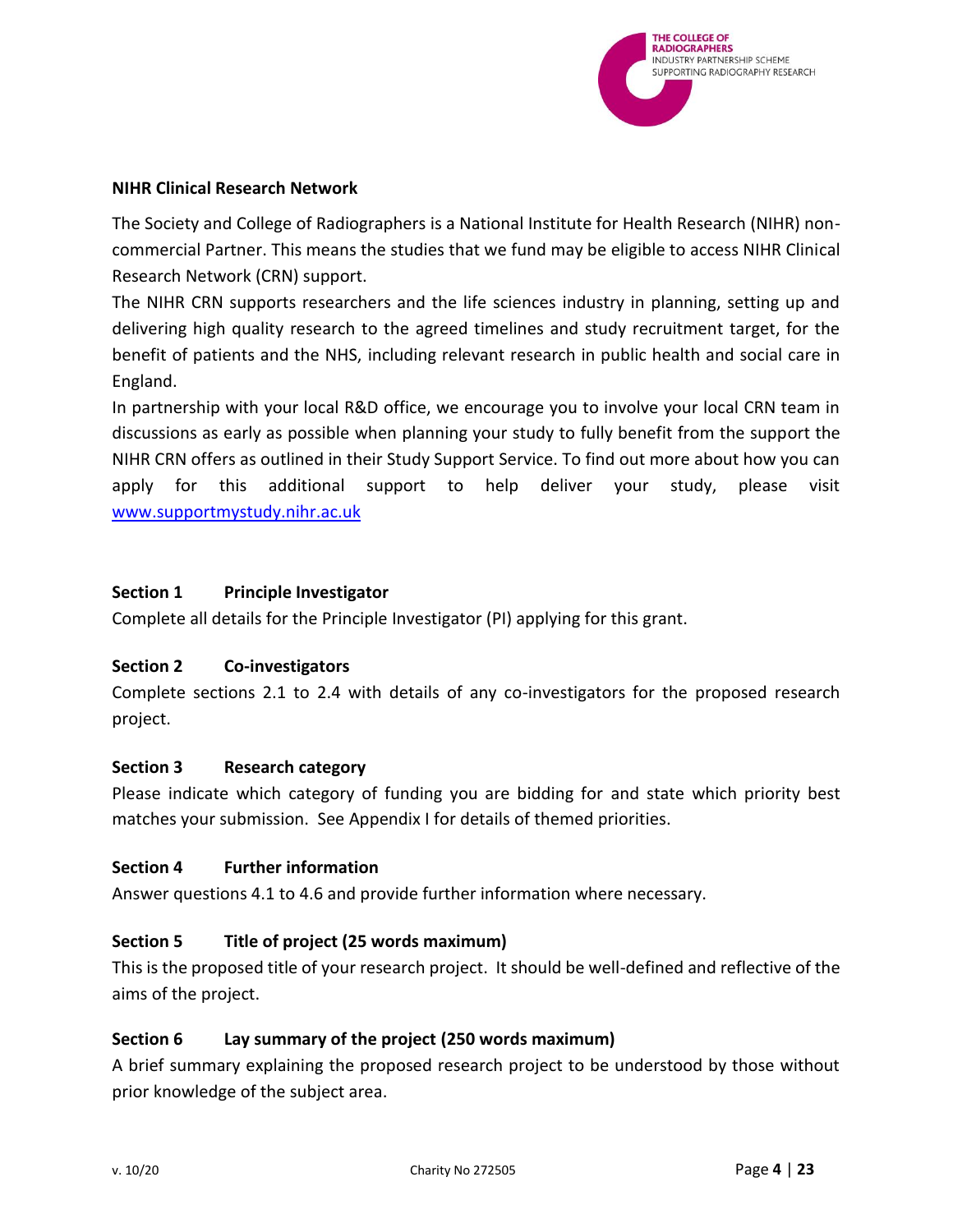

# <span id="page-4-0"></span>**Section 7 How will this research advance the profession of radiography? (100 words maximum)**

Consider what impact the research will have; does it have the potential to change practice/improve outcomes?

# <span id="page-4-1"></span>**Section 8 How does the project fit with the strategic research priorities identified by the CoR? (100 words maximum)**

Consider how the proposed research fits with the themes covered in *The College of Radiographers Research Priorities for the Radiographic Profession*<sup>2</sup> and the SCoR *Research Strategy 2016-2021*<sup>3</sup> .

# <span id="page-4-2"></span>**Section 9 Category of researcher**

Please make sure you select a category of researcher that reflects your experience. For example, novice researchers would be considered as practitioners who have not previously been successful in any grant application. Experienced researchers would be considered as researchers who have had successful grants previously from any funding body that total in excess of £40,000. At least one option must be selected.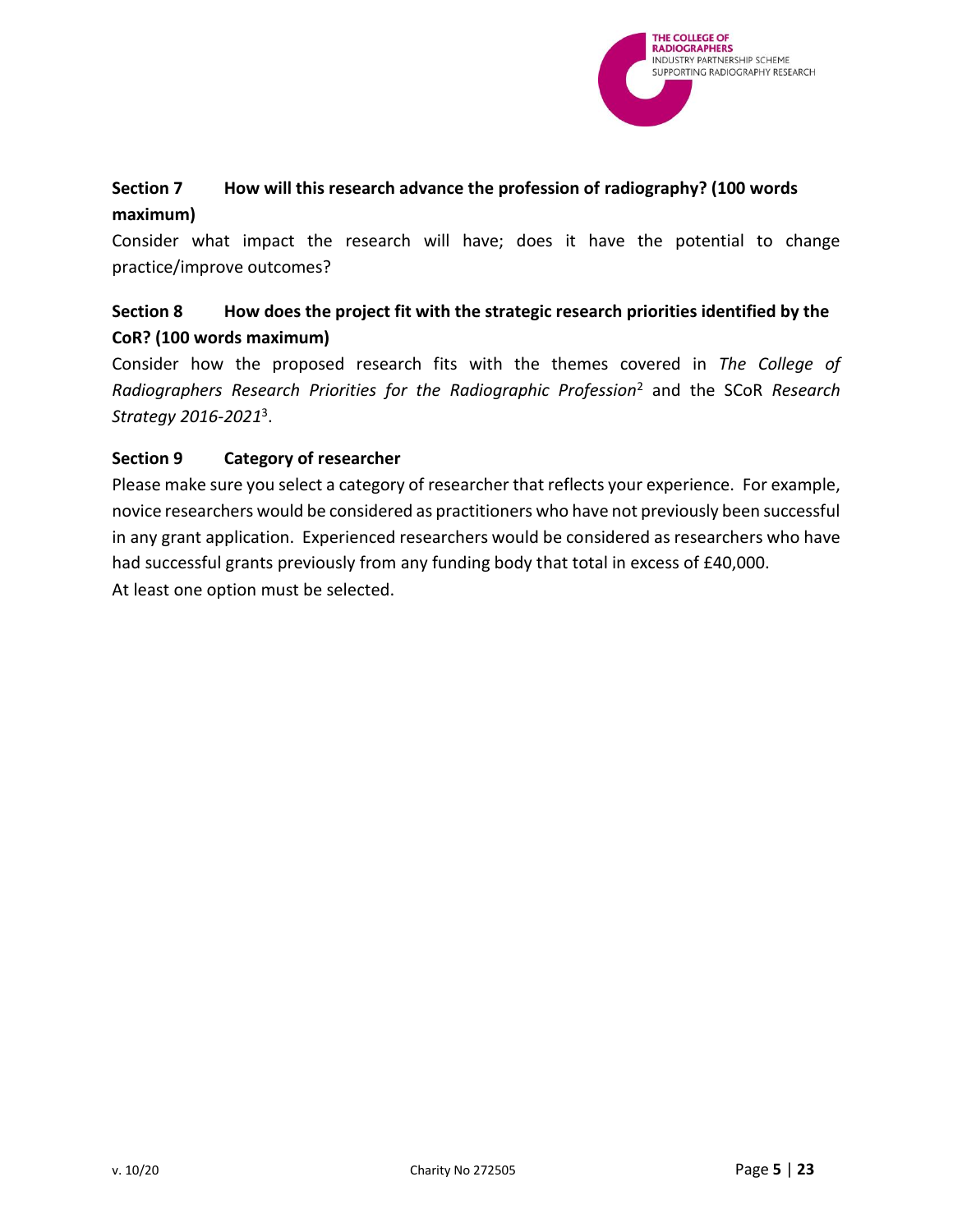

### <span id="page-5-0"></span>**Section 10 Description of the project**

#### **What are the panel looking for?**

- A well-organised proposal that is simple and logical.
- Demonstration of patient and service user involvement. (See section 10h, Patient and public involvement)
- Full consideration of research ethics. (See section 10g, Ethical considerations)
- Research that is topical and relevant within the current NHS/social care environment political context. Does it fit with national and CoR research priorities? Mention the research priorities that fit with your project.
- A well-designed study. Consider the scientific quality of your proposal; is it robust?
- Potential for follow-on projects.
- Potential to change practice or to improve outcomes.
- A demonstrated ability to do the work the panel will have greater confidence in the proposal if the research team has evidence of a good track record. This doesn't mean that you have to be an experienced researcher. If you are a novice researcher make contact with a local academic department that has research experience (or an experienced research practitioner within your institution) and ask if someone would consider mentoring you through the study. If you can't find a suitable individual, contact the SCoR Research Group who can put you in touch with a suitable person. You can add a small cost to the budget to cover the mentoring.
- Quality of presentation typos, formatting, etc. This is crucial; if the application form is littered with spelling mistakes and typographical errors, the panel may have limited confidence in your ability to complete the proposed research to a high standard.
- Demonstration of innovation.
- Value for money can your project produce results efficiently? The budget should be reasonable, believable and justified, with rational arguments for including consumables, equipment and other items. Personnel costs need to be considered carefully; do they meet the guidelines set out here? Have you obtained agreement from your employer that they will match the costs of staff time?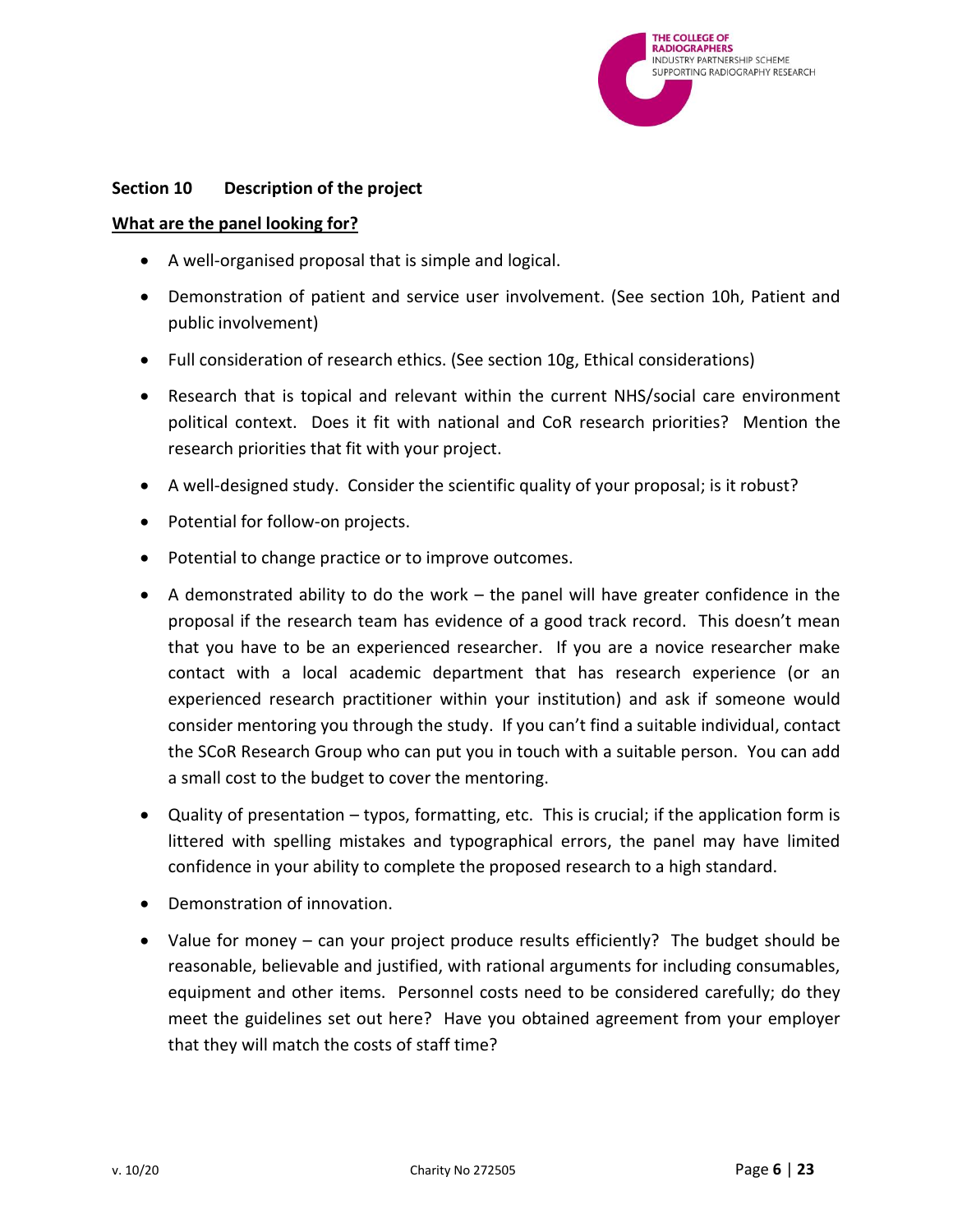

### <span id="page-6-0"></span>**10 a) Principal aim of the study**

Indicate the over-arching aim of the study. Include a brief introduction stating clearly what you propose to do and comment on the context.

# <span id="page-6-1"></span>**10 b) to d) Primary research question, secondary research questions, and expected outcomes**

Identify the key research question that is to be answered and outline any secondary research questions where relevant. In this section you should try to address the following questions:

- What is the issue/problem/initiative to be studied?
- Why is it a problem or of interest? Why now?
- How will it contribute to developing knowledge in radiography associated technologies, service delivery, or patient care? Does it fit the CoR research priorities for the profession?
- What are the proposed outcomes of the study?

### <span id="page-6-2"></span>**10 e) Review of the literature**

In this section, provide a review of the literature surrounding your research topic, identifying current gaps in knowledge; references should be up to date and reflect current practice or innovative approaches.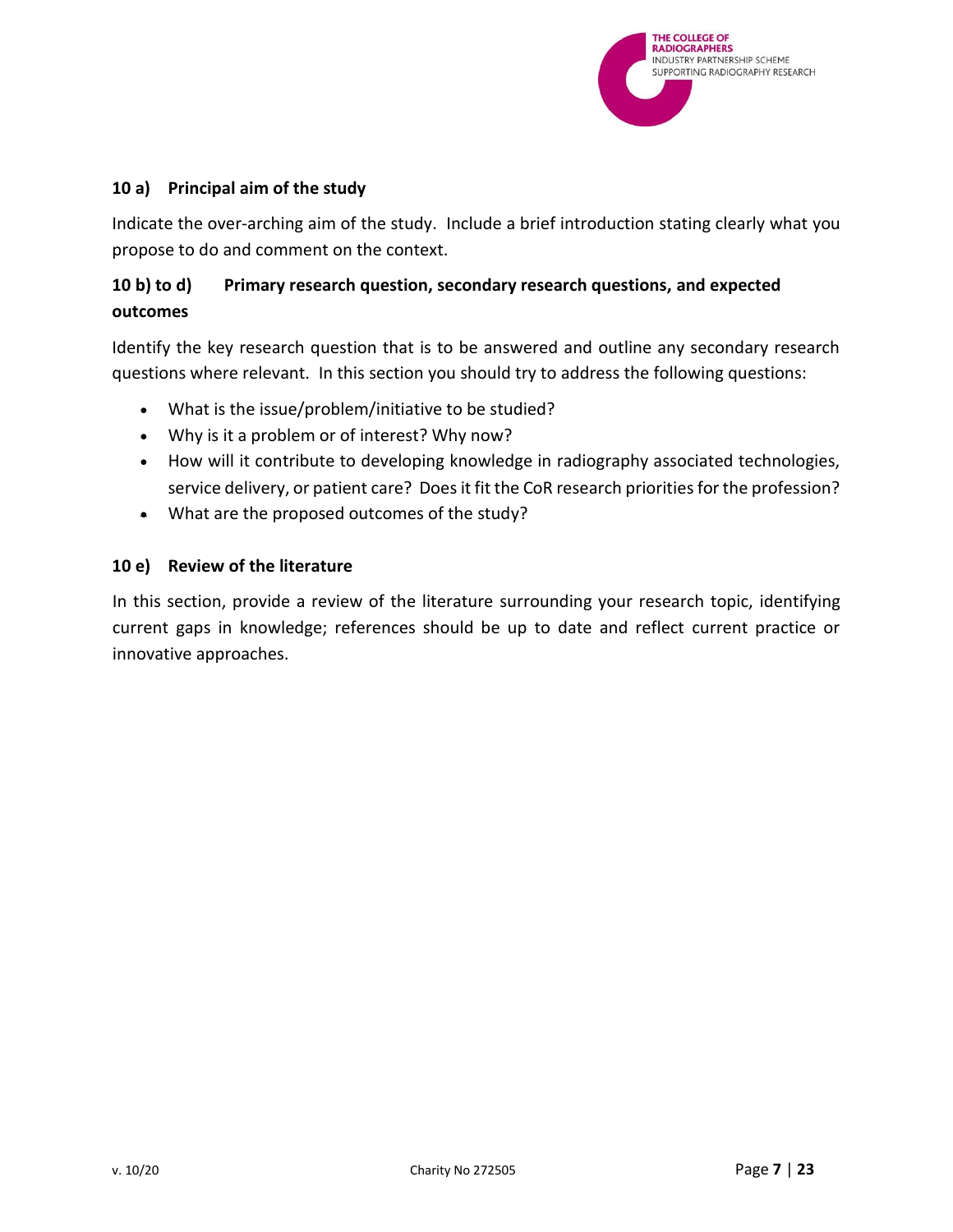

# <span id="page-7-0"></span>**10 f) Methodology**

In this section identify the epistemological stance of the study and/or any overriding philosophical perspectives.

Indicate what research approach or mix of approaches best investigates the questions proposed. Describe them and explain why they are the most suitable approaches. In this section also provide details of the following:

- Recruitment strategy
- Sampling approach
- Sample size (including power calculation if appropriate)
- Study design (i.e. pragmatic, randomised controlled trial, retrospective review of images, etc.)
- Data collection method (with brief rationale and indication of tools to be used where appropriate, i.e. Quality of Life tools or outcome measures such as geometric inaccuracies in set-up, or image quality, etc.)
- Data analysis (for quantitative studies identify the statistical analysis that will be used, for qualitative studies identify how the qualitative data will be analysed, i.e. content analysis/framework analysis, etc. and why). It is important to link the data analysis to the research questions posed (or any hypotheses stated)
- How reliability and validity of data will be assessed/assured (or for qualitative studies how credibility or trustworthiness of data will be assured)
- Ethical implications of the study identify any ethical issues of the study and how these will be covered. Further explanation should be provided in section 10g.
- Indicate how service users have or will complement the study design or the research process. Further explanation should be provided in section 10h.

# <span id="page-7-1"></span>**10 g) Ethical considerations**

Ethical considerations are an incredibly important part of the research process. The College of Radiographers would expect ethics to have been fully considered and any relevant approval applications started prior to, or in tandem with, application for CoRIPS funding. An application for funding will be enhanced by already having ethical approval in place or by clearly demonstrating that this is being worked towards.

Where ethical approval is imperative to the project, any successfully secured CoRIPS funding will not be released until approval has been granted.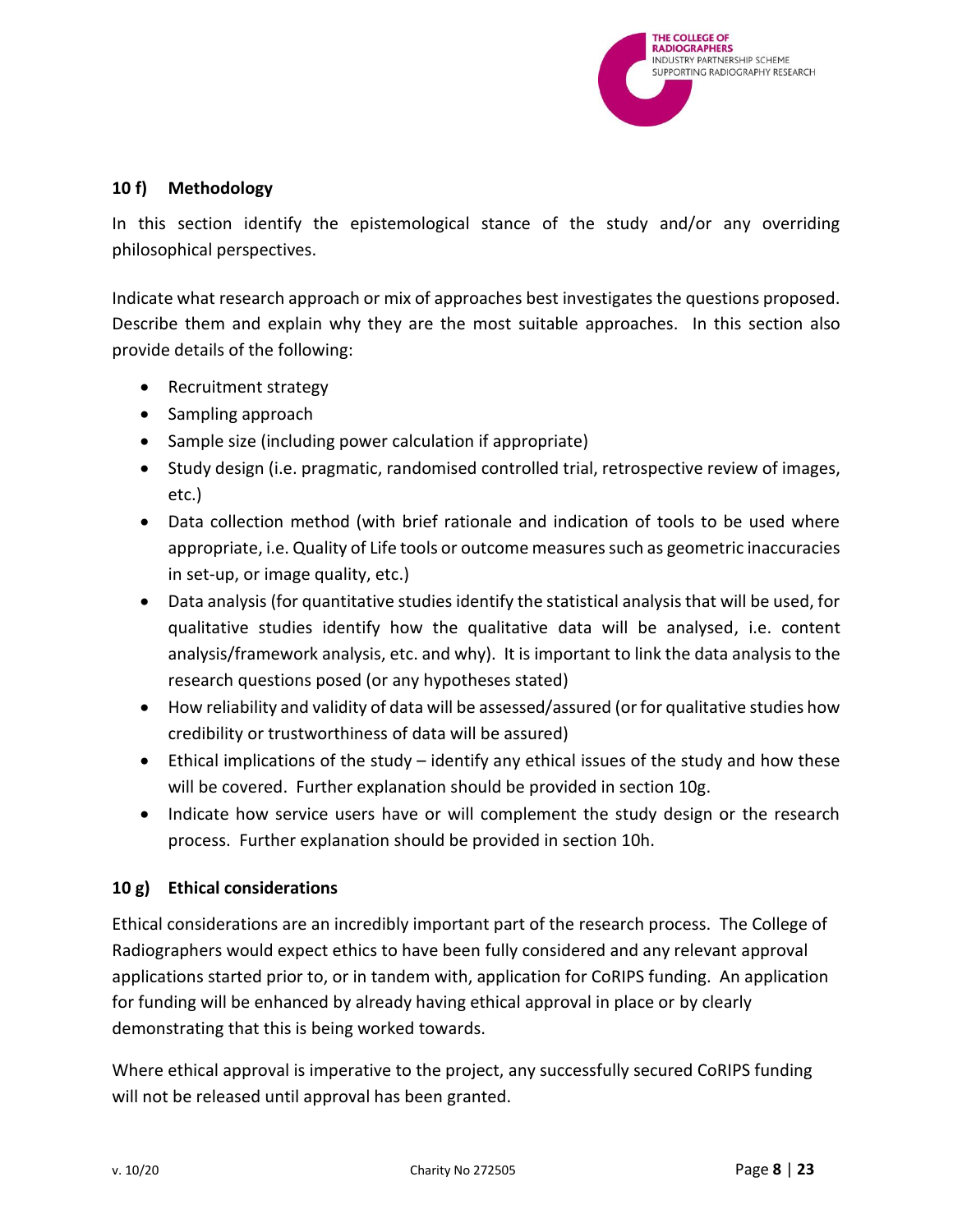

### <span id="page-8-0"></span>**10 h) Patient and public involvement**

Service user/patient input and the patient or service user voice is a fundamental requisite for any research proposal. With this in mind, it is imperative that you plan from the design stage to have user involvement in your research.

There are many resources that can help with this essential feature. Applicants are encouraged to refer to the publication *Getting into Research: A Guide for Members of the Society of Radiographers*<sup>1</sup> as a starting point.

# <span id="page-8-1"></span>**10 i) Potential impact of the study**

Identify the impact you perceive your study outcomes (outputs) will have on service delivery or patient care.

### <span id="page-8-2"></span>**10 j) Dissemination strategy**

Indicate your dissemination strategy. In your strategy you should identify, by name, the journals, conferences or organizations that will be targeted. The resource *Measuring the impact of health research*<sup>4</sup> may be useful. The College has a role in dissemination, including publishing the final report on the Society of Radiographers' website.

Please ensure you add costs to achieve the dissemination strategy in the budget (section 13).

# <span id="page-8-3"></span>**10 k) Gantt chart**

Applicants must include a simple Gantt chart of the stages of the study highlighting the key milestones.

#### <span id="page-8-4"></span>**Section 11 References**

Include all citations referenced in the description of your project.

#### <span id="page-8-5"></span>**Section 12 Ethical approval**

**N.B.** Evidence must be provided of relevant ethical approval, or of submission for approval and an expected decision timeframe, at the time of application**.**

Complete sections 12.1 to 12.4 as necessary. At least one option for 12.1, 12.2, and 12.4 must be selected.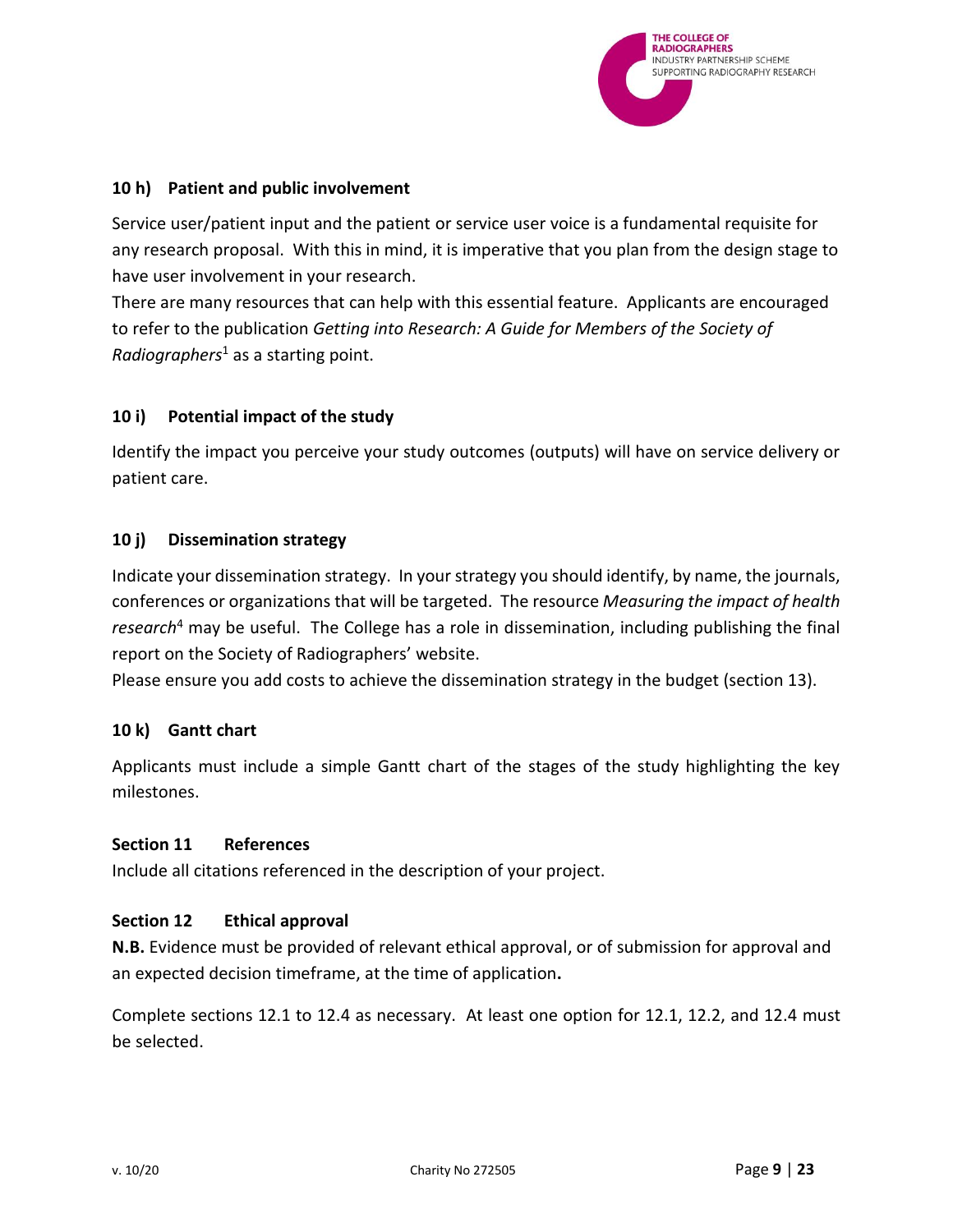

#### <span id="page-9-0"></span>**Sections 13 and 14 Budget and justification of resources**

In these sections please provide a detailed breakdown of the costs for the project. Include a rationale for the costs requested and what the amount is based upon (i.e. mileage assumed for travel costs, pay scale and time for personnel costs, etc.). Please ensure you include dissemination costs, i.e. conference presentation in the budget. It is crucial that care is taken over the costs requested, these must be justified and detailed calculations provided where appropriate. Please note the funds cannot be used to provide incentives for study participation (an exception to this is costing for user involvement where the INVOLVE guidelines<sup>5</sup> on payments for user activity should be used).

### **PLEASE NOTE THIS SCHEME DOES NOT SUPPORT UNIVERSITY FEES**

**N.B.** For novice researchers applying for funding, CoRIPS will fund 50% of the principle investigator's salary costs for the time required to work on the project as long as there is some indication that the host institution will be supporting time release to cover the rest of the staff time.

For those more experienced researchers, CoRIPS will **not** fund full salary costs for Professors or Readers working in academia where it is expected that a proportion of their workload is already allocated to research activity (this also applies to clinical practitioners employed in research roles). However, CoRIPS will fund costs towards research assistants in these cases, and a nominal amount for the PI to co-ordinate project meetings and oversee the project.

For other practitioners where research is not currently part of their work remit, CoRIPS will fund 50% of staffing costs for the project as long as the host institution demonstrates similar commitment to allow time release for undertaking the project.

#### <span id="page-9-1"></span>**Section 15 About you**

Please provide a paragraph about yourself as the principal investigator and how your experience, background and abilities will enable you to complete the research project. Please also attach a CV for yourself as principal investigator and all other investigators (maximum three pages per CV). CVs can either be entered directly into the application form or provided as separate files.

#### <span id="page-9-2"></span>**Section 16 Name and signature of project contact**

Principle investigator's name and signature.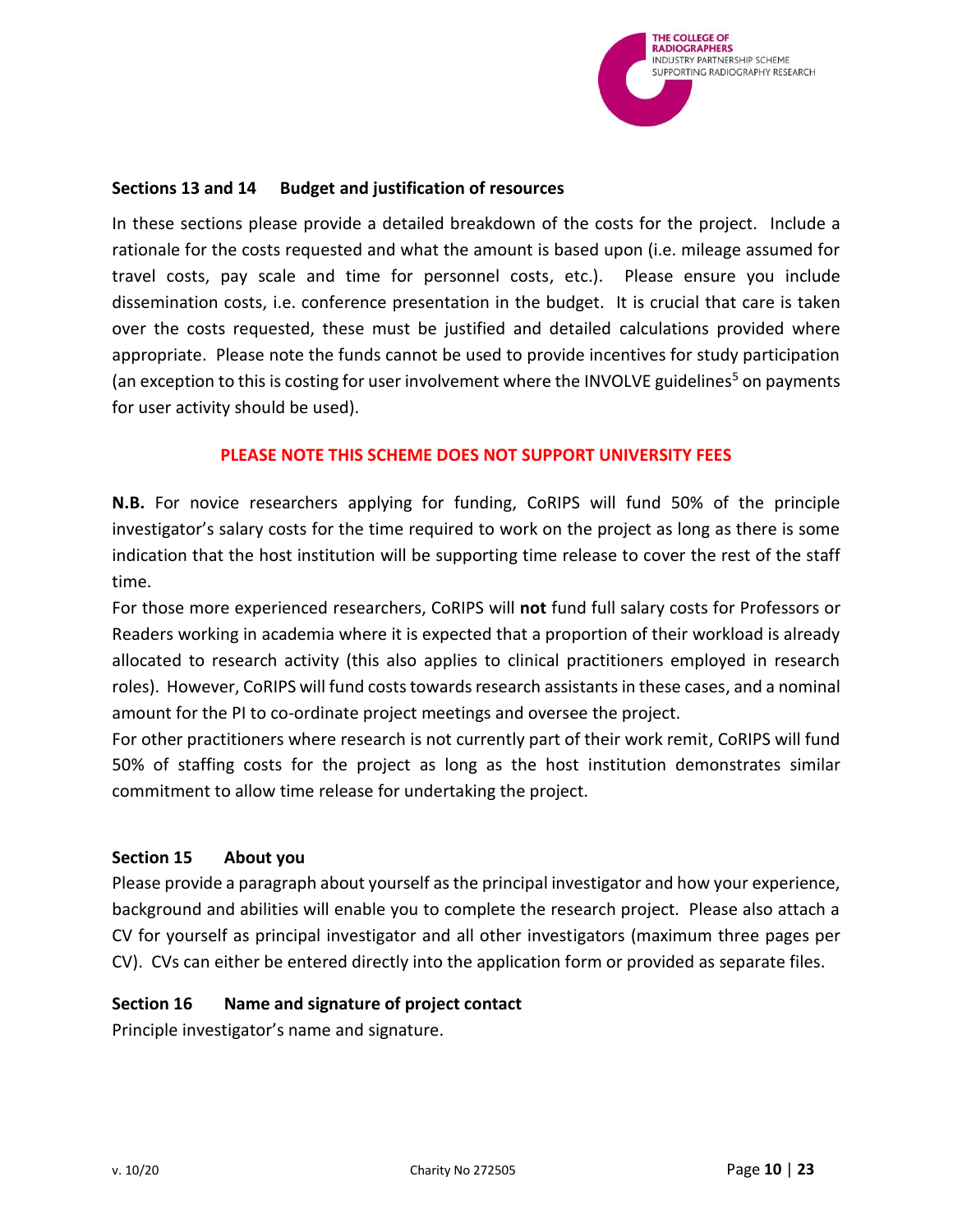

# <span id="page-10-0"></span>**Section 17 Signature(s) of Head(s) of Department(s)**

Heads of participating departments should sign indicating their support for the application, agreement to the terms and conditions of the grant, and confirming that monies awarded will not be 'top-sliced'.

# <span id="page-10-1"></span>**Section 18 Return of application form**

Please return the completed application form in **Microsoft Word format** to [pande@sor.org](mailto:pande@sor.org)

Once your application has been submitted, you will be informed within approximately two months of the submission deadline whether you have been successful.

### **Please note**

All successful grant holders must agree to publish the results of their work or research in *Radiography* (subject to the peer-review process) and to inform the College of all publications affiliated with the funded research.

All successful grant holders are expected to present the results of their work or research at the UKIO congress, the CoR Annual Radiotherapy Conference, or similar, and to inform the College of any other presentations regarding the funded research.

The College of Radiographers' support for the project must be acknowledged in any publication, poster or presentation.

Grant holders must accept the terms and conditions of any award granted.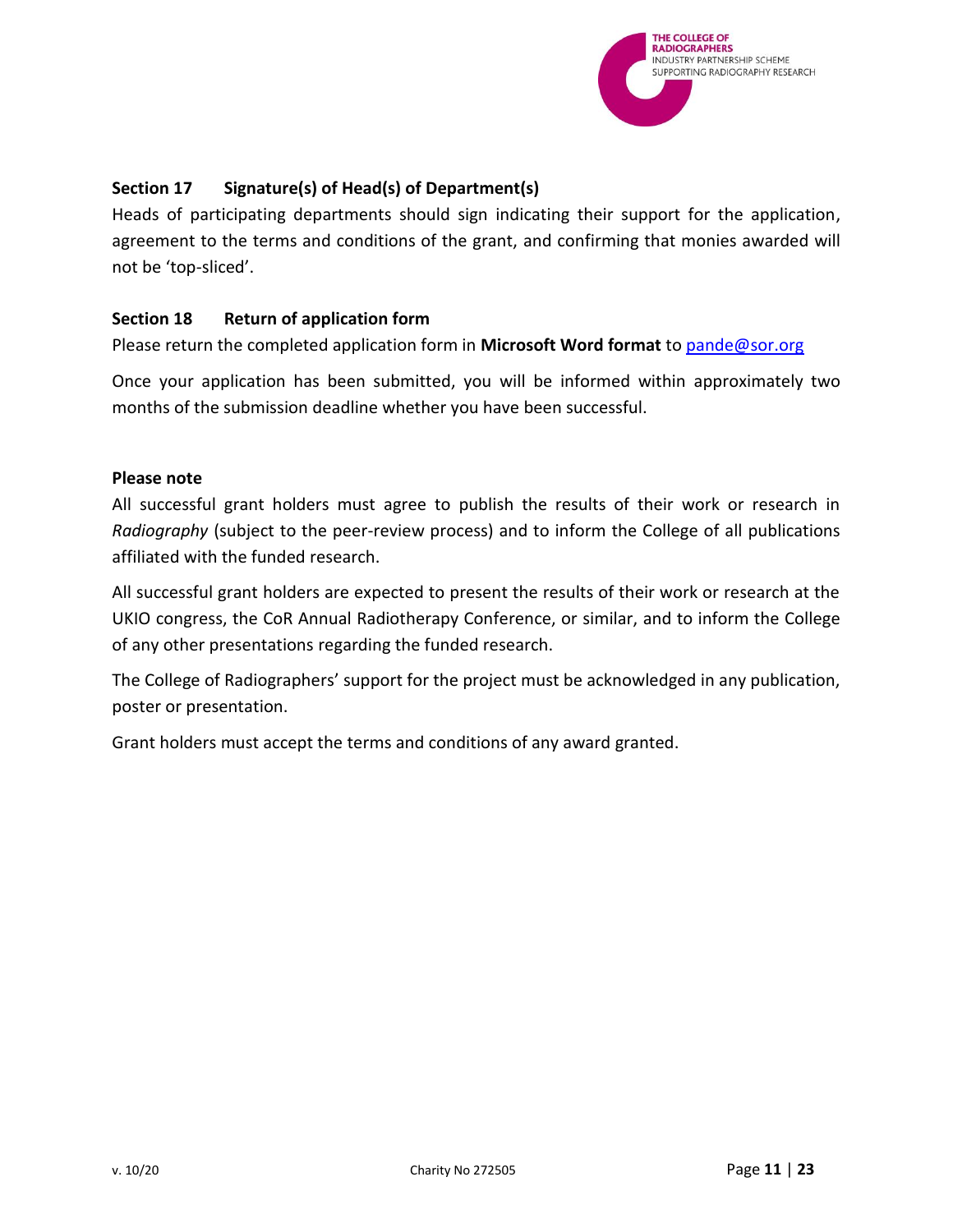

#### <span id="page-11-0"></span>**References**

- 1. Society and college of Radiographers (2019). Getting into Research: A Guide for Members of the Society of Radiographers, 2nd ed. 978-1-909802-46-9. Available at: https://www.sor.org/sites/default/files/document-versions/getting\_into\_research- \_a\_guide\_for\_members\_of\_the\_society\_of\_radiographers\_1.pdf [Accessed July 16, 2020]
- 2. Society and College of Radiographers (2017). The College of Radiographers Research Priorities for the Radiographic Profession. 978-1-909802-12-4. Available at: https://www.sor.org/learning/document-library/college-radiographers-research-prioritiesradiographic-profession [Accessed September 3, 2018].
- 3. Society and College of Radiographers (2015). Research Strategy 2016-2021 Available at: https://www.sor.org/learning/document-library/research-strategy-2016-2021 [Accessed August 24, 2018].
- 4. Lavis, J., Ross, S., McLeod, C., and Gildiner, A. (2003). Measuring the impact of health research. J. Health Serv. Res. Policy *8*, 165–170.
- 5. INVOLVE Payment for involvement. Available at: http://www.invo.org.uk/posttypepublication/payment-for-involvement/ [Accessed September 3, 2018].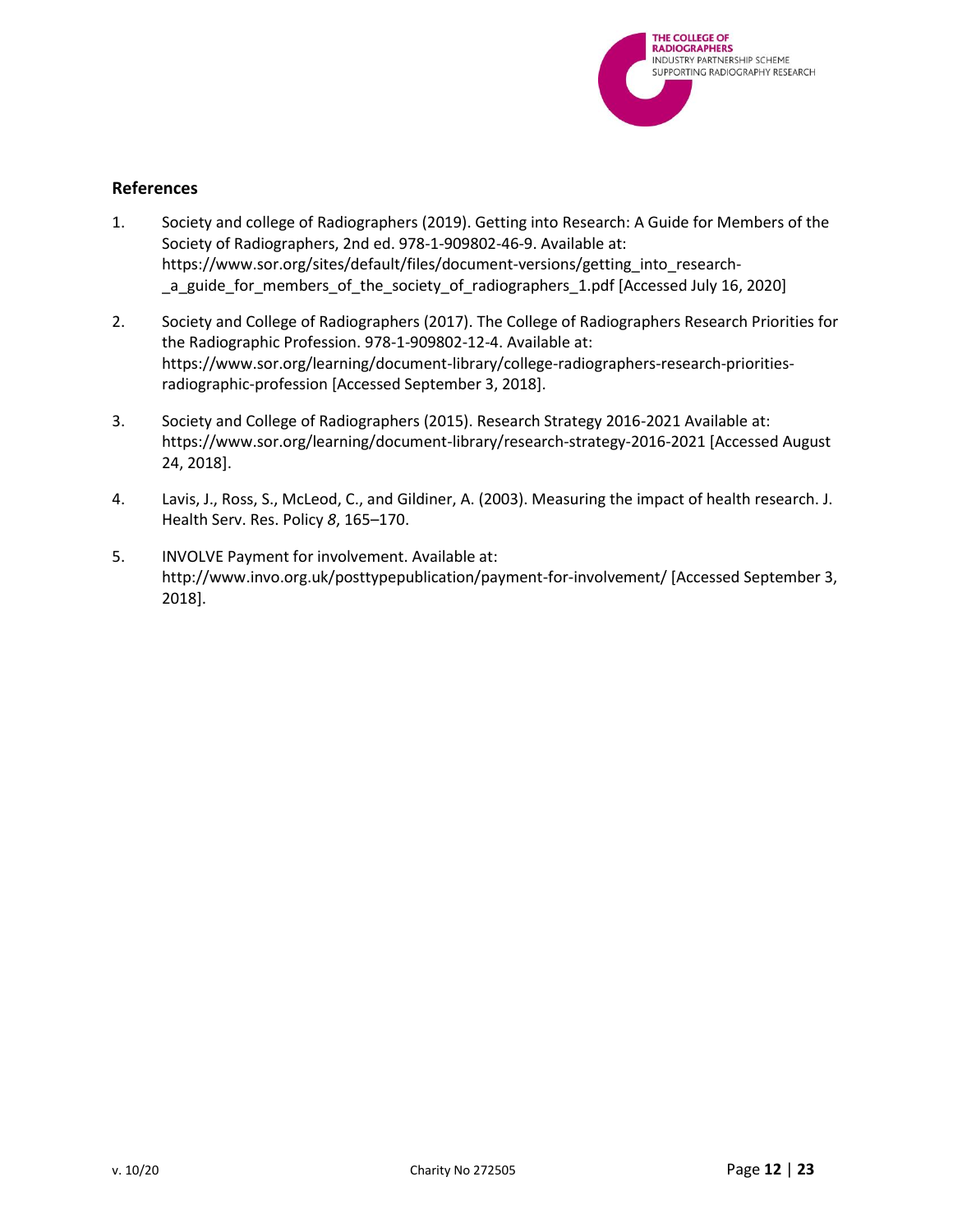

#### <span id="page-12-0"></span>**Appendix I Themed Research Priorities**

The following tables have been compiled from information contained in *The College of Radiographers Research Priorities for the Radiographic Profession*<sup>2</sup> and represent themed priorities in order of rank, as determined by the Delphi method.

### <span id="page-12-1"></span>*Accuracy and Safety*

|      | <b>Accuracy and Safety Themed Priorities (in order of priority)</b>                                                            |      |             |       |
|------|--------------------------------------------------------------------------------------------------------------------------------|------|-------------|-------|
| Rank | Priority topic                                                                                                                 | Mean | % agreement | CV(%) |
|      | Audit of survivorship and late effects after radiotherapy                                                                      | 4.65 | 98.1        | 11    |
|      | Dose optimisation, in relation to image quality and methods for reduction for all<br>modalities using ionising radiation       | 4.64 | 97.7        | 12    |
|      | Adaptive radiotherapy, in relation to developing guidelines, improving treatment<br>outcomes and reducing side effects         | 4.64 | 97.7        | 11    |
| 6    | Ensuring standard procedures are evidence-based                                                                                | 4.60 | 88.8        | 16    |
|      | Management of acute and late side effects of radiotherapy                                                                      | 4.59 | 97.8        | 12    |
| 8    | IGRT - development of gold standard imaging regimes and image matching<br>techniques, and consideration of dose                | 4.59 | 97.7        | 12    |
| 9    | Outcome measures for radiographer led procedures previously radiologist led                                                    | 4.56 | 91.8        | 14    |
| 11   | Can the routine screening of vasa praevia at the anomaly ultrasound scan<br>improve pregnancy outcomes?                        | 4.52 | 100.0       | 11    |
| 12   | Data collection of patient outcomes for as wide an amount of treatment<br>fractionation, doses and treatment sites as possible | 4.48 | 89.6        | 15    |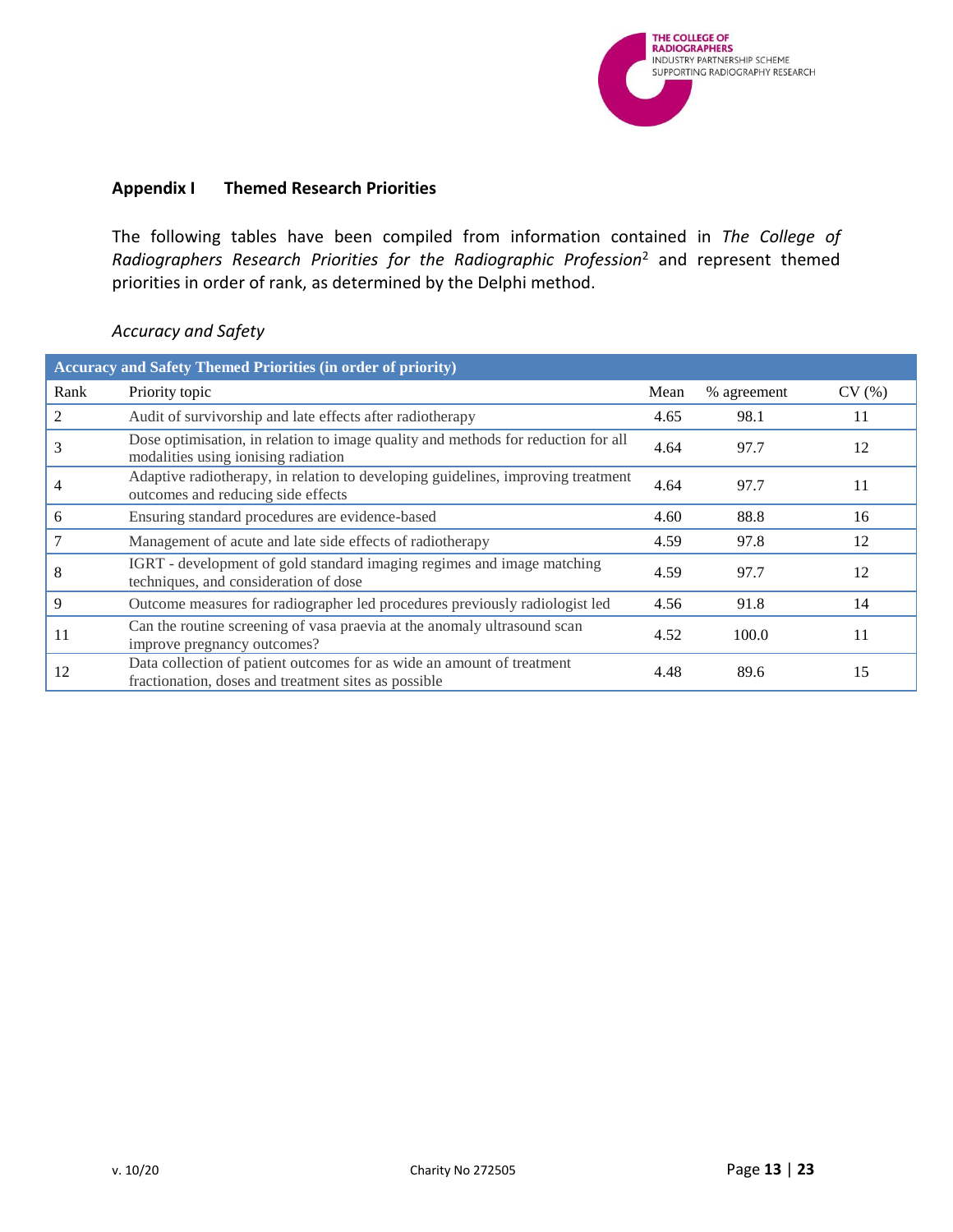

|      | Accuracy and Safety Themed Priorities (in order of priority) continued                                                                                                                |      |             |       |
|------|---------------------------------------------------------------------------------------------------------------------------------------------------------------------------------------|------|-------------|-------|
| Rank | Priority topic                                                                                                                                                                        | Mean | % agreement | CV(%) |
| 13   | Why are we still failing our babies? Persistent poor antenatal US detection rates<br>of serious congenital heart anomalies                                                            | 4.46 | 92.3        | 14    |
| 17   | Targeted radiotherapy based on functional imaging                                                                                                                                     | 4.44 | 95.3        | 13    |
| 20   | Motion management - to improve treatment outcomes and minimise normal<br>tissue toxicity                                                                                              | 4.42 | 95.3        | 13    |
| 22   | Radiobiology, including effects of fractionation regimes and implications of low<br>dose bath                                                                                         | 4.41 | 95.5        | 13    |
| 23   | Impact of co-morbidities on late effects of radiotherapy                                                                                                                              | 4.40 | 95.7        | 13    |
| 29   | Development of image interpretation competencies for therapeutic<br>radiographers                                                                                                     | 4.35 | 93.8        | 14    |
| 35   | SABR, including benefits, imaging protocols, toxicity, accuracy and potential<br>for use in further sites                                                                             | 4.33 | 95.2        | 13    |
| 45   | Radiographer target delineation                                                                                                                                                       | 4.30 | 88.4        | 16    |
| 46   | Decision making in radiography                                                                                                                                                        | 4.30 | 86.7        | 18    |
| 47   | Patient safety - increasing safety culture, reassuring patients, improve practice<br>and patient outcomes                                                                             | 4.29 | 89.4        | 16    |
| 51   | The recruitment and retention of radiographers                                                                                                                                        | 4.27 | 88.2        | 17    |
| 52   | Is tomosynthesis a viable alternative to CT - could we replace 4 or 5 projection<br>scaphoid series with this, and so negate the need to treat patients who have<br>negative imaging? | 4.27 | 84.6        | 17    |
| 53   | On-treatment imaging, which patients should we be imaging daily and when<br>should we use cone beam CT and when MV                                                                    | 4.26 | 90.7        | 15    |
| 57   | Cost and clinical effectiveness of radiographer led musculoskeletal services                                                                                                          | 4.25 | 87.5        | 16    |
| 58   | Investigating the use of MR imaging for paediatric radiotherapy planning and<br>treatment                                                                                             | 4.24 | 92.7        | 14    |
| 61   | Should there be a more standardised approach to both performing and reporting<br>foetal doppler ultrasound?                                                                           | 4.24 | 84.0        | 17    |
| 62   | Development of more individualised targeted radiotherapy in combination with<br>other targeted therapies                                                                              | 4.24 | 83.3        | 17    |
| 64   | Establishing the accuracy of radiographer reporting in clinical practice                                                                                                              | 4.23 | 87.7        | 19    |
| 65   | Diagnostic reference levels need to be established for the full range of<br>examinations for both paediatrics and adults                                                              | 4.22 | 92.6        | 18    |
| 66   | Patient bladder and bowel preparation for pelvic radiotherapy treatments                                                                                                              | 4.22 | 91.1        | 14    |
| 70   | Effective communication of radiography findings, e.g. MRI scans, ultrasound<br>imaging and x-rays                                                                                     | 4.21 | 87.3        | 19    |
| 73   | Potential new diagnostic tests and diagnostic test accuracy                                                                                                                           | 4.20 | 86.8        | 16    |
| 75   | Evaluation of the effectiveness of current and emerging imaging technologies                                                                                                          | 4.20 | 85.1        | 16    |
| 76   | Radiographer reporting for breast MRI, both high risk screening and<br>symptomatic cases - research to prove efficacy                                                                 | 4.20 | 81.7        | 17    |
| 85   | Radiographers attitude to research and perceptions of their role in contributing<br>to the evidence base                                                                              | 4.17 | 84.4        | 18    |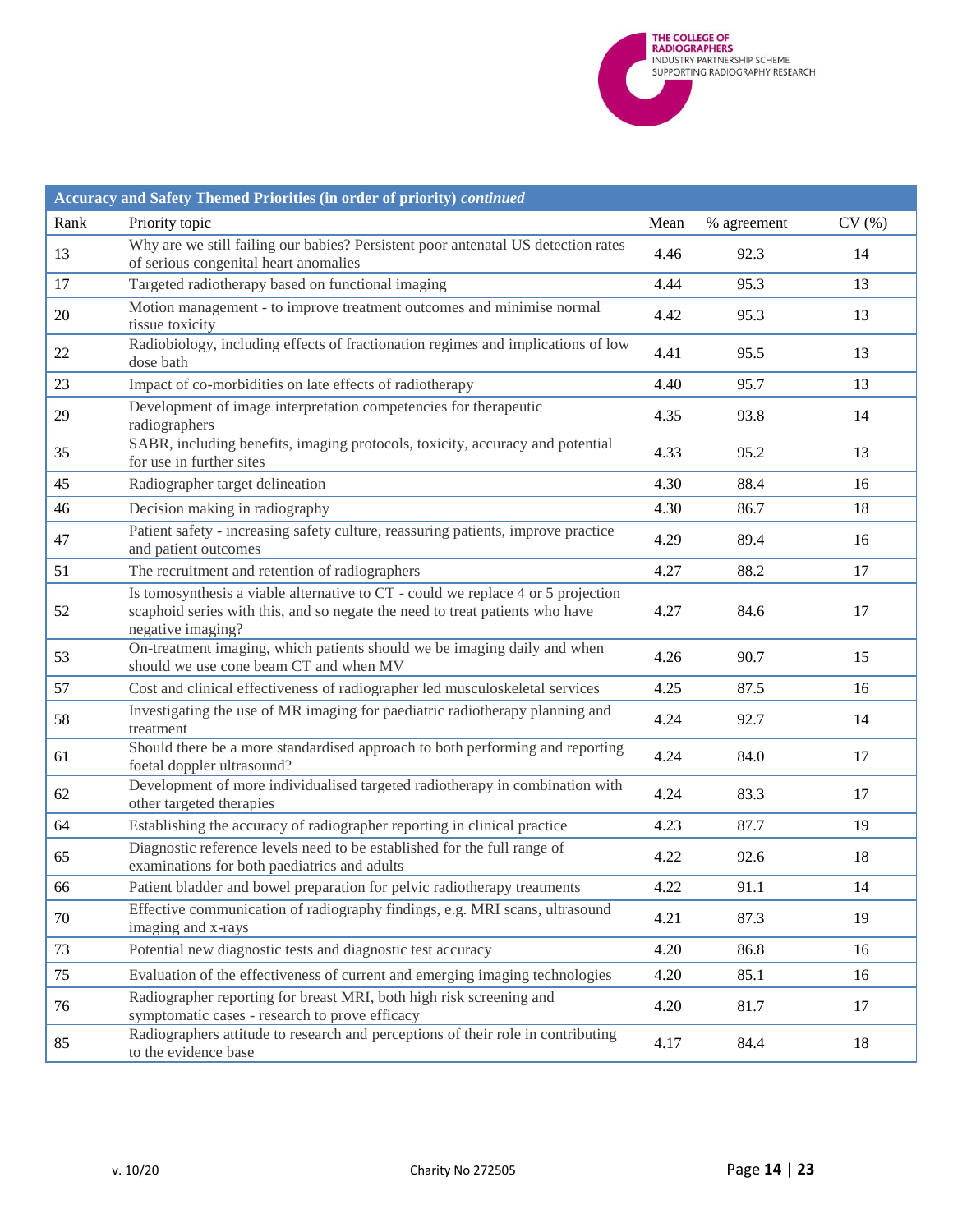

|      | Accuracy and Safety Themed Priorities (in order of priority) continued                                                                                                                  |      |             |       |
|------|-----------------------------------------------------------------------------------------------------------------------------------------------------------------------------------------|------|-------------|-------|
| Rank | Priority topic                                                                                                                                                                          | Mean | % agreement | CV(%) |
| 91   | Long term review of impact of IMRT related to integral dose received during<br>repeated cone beam CT imaging                                                                            | 4.14 | 86.0        | 21    |
| 94   | Technique improvements for verification using on-treatment imaging                                                                                                                      | 4.12 | 90.5        | 13    |
| 95   | MRI planning                                                                                                                                                                            | 4.12 | 88.4        | 14    |
| 99   | Effectiveness of different techniques for example - very complicated breast<br>treatments with cardiac shielding versus deep inspiration breath hold technique                          | 4.11 | 84.4        | 20    |
| 102  | Impact of digital radiography on radiographic technique and implications for<br>patient dose                                                                                            | 4.11 | 81.3        | 19    |
| 103  | Effectiveness of imaging and radiotherapy techniques and procedures in patients<br>with a range of diseases, e.g. cardiothoracic, neurological, gynaecological or<br>urological disease | 4.11 | 80.5        | 19    |
| 104  | Imaging in the obese population                                                                                                                                                         | 4.11 | 80.0        | 18    |
| 112  | Image quality optimisation in CT                                                                                                                                                        | 4.07 | 86.0        | 17    |
| 113  | Deep inspiration breath hold reproducibility                                                                                                                                            | 4.07 | 84.4        | 15    |
| 114  | Image quality optimisation in computed and digital radiography                                                                                                                          | 4.07 | 83.1        | 18    |
| 120  | Optimising breast radiotherapy imaging                                                                                                                                                  | 4.04 | 80.9        | 18    |
| 124  | Whole brain radiotherapy - quality of life v side effects relating to prognosis                                                                                                         | 4.02 | 86.4        | 16    |
| 128  | Radiographer commenting system                                                                                                                                                          | 4.02 | 76.7        | 22    |
| 130  | Molecular radiotherapy - to develop better patient-specific dosimetry and<br>facilitate the patient pathway                                                                             | 4.00 | 80.0        | 16    |
| 131  | Tomosynthesis in screening, particularly on mobiles                                                                                                                                     | 4.00 | 78.6        | 17    |

# <span id="page-14-0"></span>*Technological innovations*

| <b>Technological Innovation Themed Priorities (in order of priority)</b> |                                                                                                                                          |      |             |       |
|--------------------------------------------------------------------------|------------------------------------------------------------------------------------------------------------------------------------------|------|-------------|-------|
| Rank                                                                     | Priority topic                                                                                                                           | Mean | % agreement | CV(%) |
|                                                                          | Proton beam radiotherapy, including outcomes, patient experience, techniques,<br>cost effectiveness, delivery, training and late effects | 4.68 | 100.0       | 10    |
| 17                                                                       | Targeted radiotherapy based on functional imaging                                                                                        | 4.44 | 95.3        | 13    |
| 20                                                                       | Motion management - to improve treatment outcomes and minimise normal<br>tissue toxicity                                                 | 4.42 | 95.3        | 13    |
| 22                                                                       | Radiobiology, including effects of fractionation regimes and implications of low<br>dose bath                                            | 4.41 | 95.5        | 13    |
| 25                                                                       | The use of multi-modality imaging with radiotherapy planning and treatment                                                               | 4.38 | 95.6        | 15    |
| 31                                                                       | Technology advances, in relation to patient safety, value for money and accuracy                                                         | 4.35 | 86.3        | 16    |
| 34                                                                       | How can we reduce the number of imaging errors?                                                                                          | 4.34 | 89.6        | 15    |
| 35                                                                       | SABR, including benefits, imaging protocols, toxicity, accuracy and potential for<br>use in further sites                                | 4.33 | 95.2        | 13    |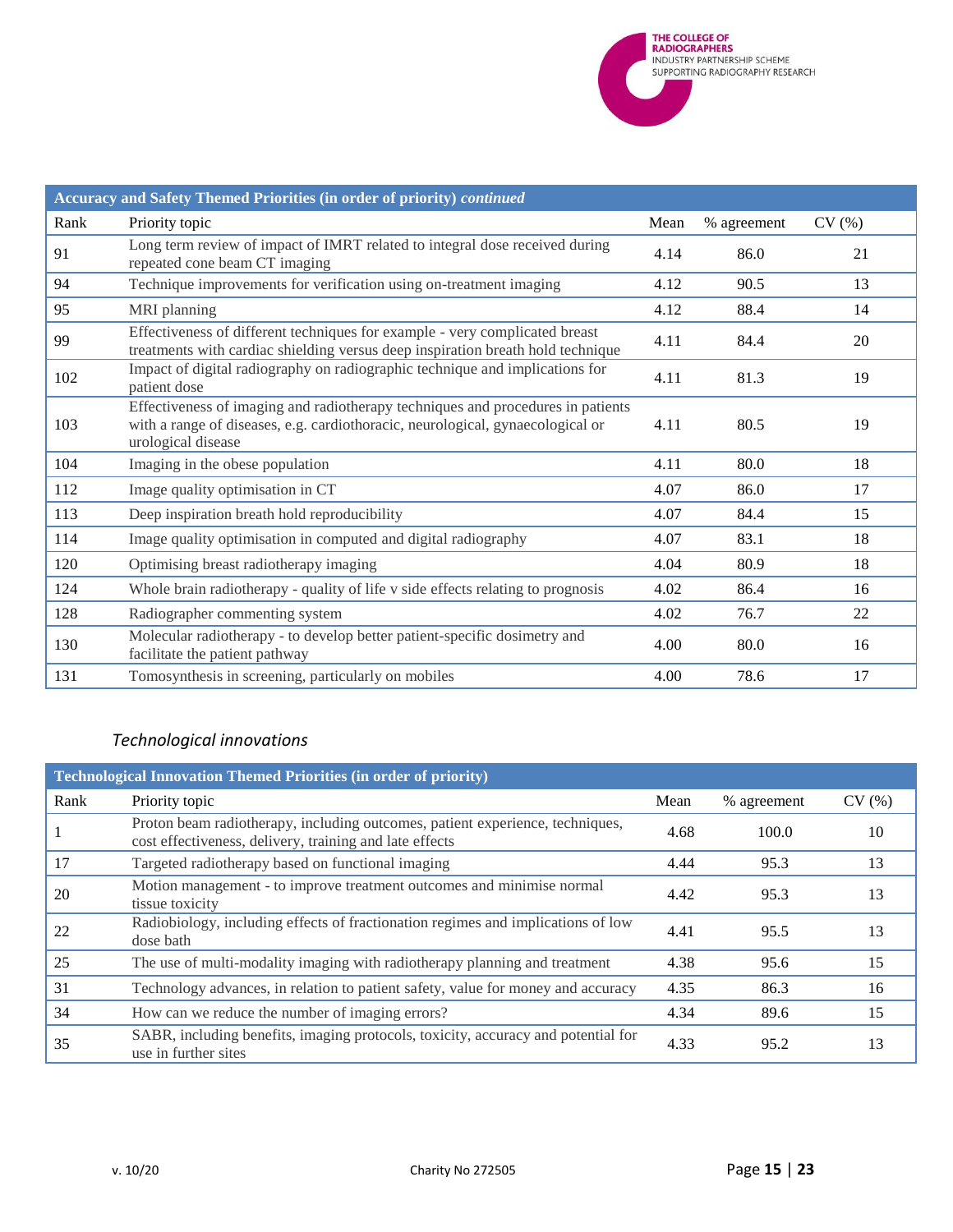

|      | Technological Innovation Themed Priorities (in order of priority) continued                                                                                                             |      |             |       |
|------|-----------------------------------------------------------------------------------------------------------------------------------------------------------------------------------------|------|-------------|-------|
| Rank | Priority topic                                                                                                                                                                          | Mean | % agreement | CV(%) |
| 37   | Breast cancer diagnosis and treatment                                                                                                                                                   | 4.33 | 86.7        | 16    |
| 38   | Breast tomosynthesis, use in the evaluation of difficult to visualise breast lesions<br>in the symptomatic breast clinic                                                                | 4.32 | 92.0        | 15    |
| 42   | Exploiting the potential of tomosynthesis                                                                                                                                               | 4.32 | 85.7        | 17    |
| 43   | Minimising rectal toxicity in pelvic radiotherapy                                                                                                                                       | 4.31 | 95.6        | 13    |
| 52   | Is tomosynthesis a viable alternative to CT - could we replace 4 or 5 projection<br>scaphoid series with this, and so negate the need to treat patients who have<br>negative imaging?   | 4.27 | 84.6        | 17    |
| 53   | On-treatment imaging, which patients should we be imaging daily and when<br>should we use cone beam CT and when MV                                                                      | 4.26 | 90.7        | 15    |
| 60   | Comparison of breast MR and contrast enhanced tomosynthesis in the diagnosis<br>of lobular carcinoma                                                                                    | 4.24 | 84.0        | 17    |
| 62   | Development of more individualised targeted radiotherapy in combination with<br>other targeted therapies                                                                                | 4.24 | 83.3        | 17    |
| 69   | Implementation of hypofractionated radiotherapy regimens in some disease<br>groups                                                                                                      | 4.21 | 90.5        | 14    |
| 71   | Investigating the relationship between % tumour change as shown by Cone Beam<br>CT Scans during radiotherapy with overall survival, recurrence rate                                     | 4.20 | 93.3        | 15    |
| 72   | Breast tomosynthesis for screening moderate $\&$ high risk family history patients                                                                                                      | 4.20 | 88.0        | 15    |
| 73   | Potential new diagnostic tests and diagnostic test accuracy                                                                                                                             | 4.20 | 86.8        | 16    |
| 75   | Evaluation of the effectiveness of current and emerging imaging technologies                                                                                                            | 4.20 | 85.1        | 16    |
| 77   | Emerging technology and techniques, in relation to quality of life studies and<br>long-term side effects                                                                                | 4.19 | 86.0        | 17    |
| 84   | How do radiological procedures impact upon the management of the patient?                                                                                                               | 4.17 | 86.1        | 17    |
| 88   | Impact of in room MRI imaging on radiotherapy delivery                                                                                                                                  | 4.16 | 86.0        | 16    |
| 90   | With the introduction of PET-CT, MR linacs and 4-dimensional computerised<br>tomography do we need more diagnostic training in radiotherapy?                                            | 4.15 | 86.7        | 16    |
| 94   | Technique improvements for verification using on-treatment imaging                                                                                                                      | 4.12 | 90.5        | 13    |
| 95   | MRI planning                                                                                                                                                                            | 4.12 | 88.4        | 14    |
| 99   | Effectiveness of different techniques for example - very complicated breast<br>treatments with cardiac shielding versus deep inspiration breath hold technique                          | 4.11 | 84.4        | 20    |
| 102  | Impact of digital radiography on radiographic technique and implications for<br>patient dose                                                                                            | 4.11 | 81.3        | 19    |
| 103  | Effectiveness of imaging and radiotherapy techniques and procedures in patients<br>with a range of diseases, e.g. cardiothoracic, neurological, gynaecological or<br>urological disease | 4.11 | 80.5        | 19    |
| 106  | Has there been a measurable benefit to patients from the increase in use of<br>imaging (CT/PETCT/MRI/etc)?                                                                              | 4.10 | 82.2        | 20    |
| 126  | Adapting radiotherapy based on transit dosimetry                                                                                                                                        | 4.02 | 81.0        | 22    |
| 129  | Utilisation of technology available in practice, e.g. gating and cone beam CT                                                                                                           | 4.00 | 83.7        | 20    |
| 130  | Molecular radiotherapy - to develop better patient-specific dosimetry and<br>facilitate the patient pathway                                                                             | 4.00 | 80.0        | 16    |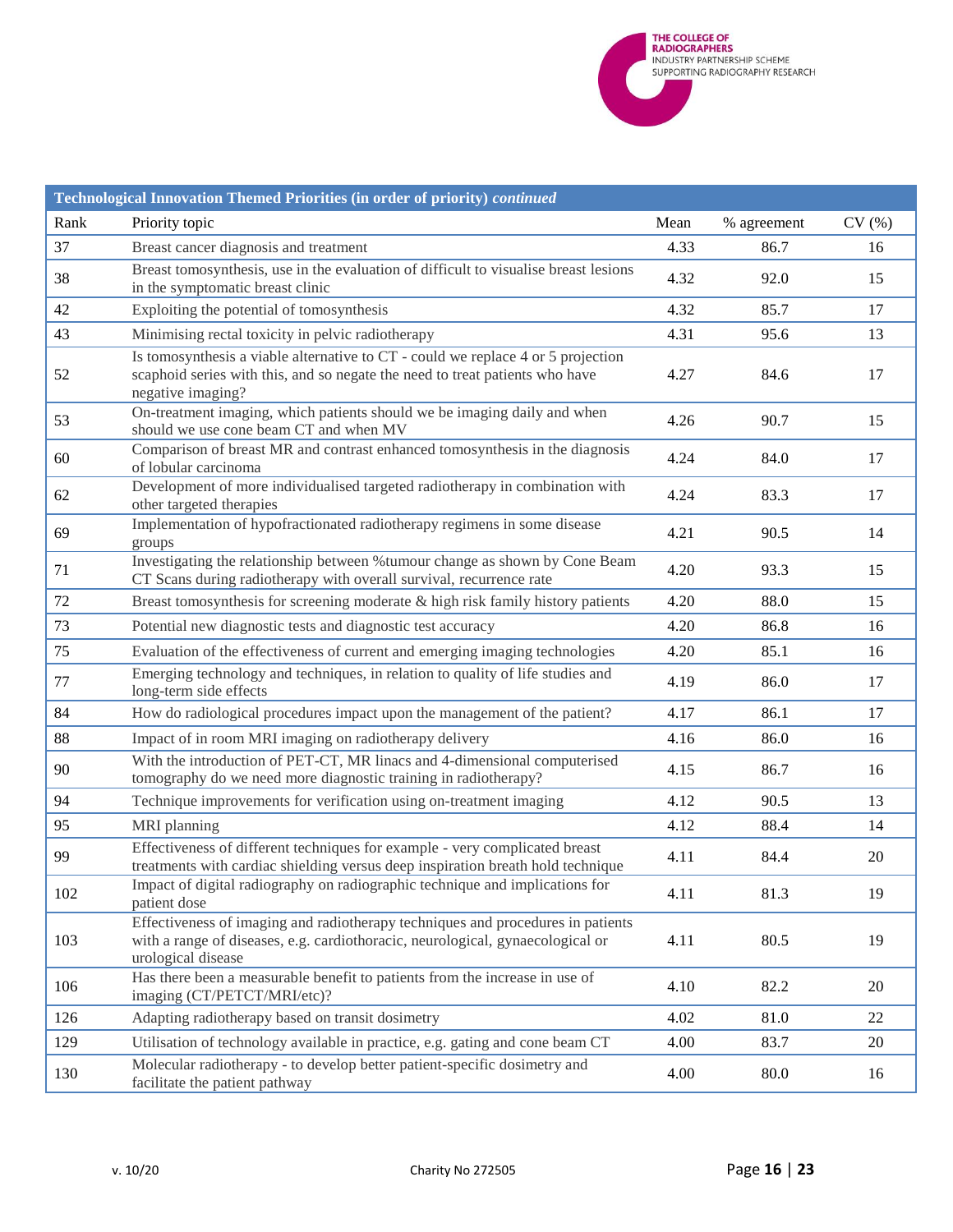

# <span id="page-16-0"></span>*Patient and Public Experience*

|                  | Patient and Public Themed Priorities (in order of priority)                                                                                          |      |             |       |  |  |
|------------------|------------------------------------------------------------------------------------------------------------------------------------------------------|------|-------------|-------|--|--|
| Rank             | Priority topic                                                                                                                                       | Mean | % agreement | CV(%) |  |  |
| 1                | Proton beam radiotherapy, including outcomes, patient experience, techniques,<br>cost effectiveness, delivery, training and late effects             | 4.68 | 100.0       | 10    |  |  |
| $\overline{c}$   | Audit of survivorship and late effects after radiotherapy                                                                                            | 4.65 | 98.1        | 11    |  |  |
| 3                | Dose optimisation, in relation to image quality and methods for reduction for all<br>modalities using ionising radiation                             | 4.64 | 97.7        | 12    |  |  |
| 4                | Adaptive radiotherapy, in relation to developing guidelines, improving<br>treatment outcomes and reducing side effects                               | 4.64 | 97.7        | 11    |  |  |
| 5                | How to implement individualised patient-specific radiotherapy                                                                                        | 4.60 | 92.0        | 14    |  |  |
| $\boldsymbol{7}$ | Management of acute and late side effects of radiotherapy                                                                                            | 4.59 | 97.8        | 12    |  |  |
| 10               | Impact of 24-7, extended day and 7 day week working                                                                                                  | 4.53 | 92.0        | 14    |  |  |
| 11               | Can the routine screening of vasa praevia at the anomaly ultrasound scan<br>improve pregnancy outcomes?                                              | 4.52 | 100.0       | 11    |  |  |
| 12               | Data collection of patient outcomes for as wide an amount of treatment<br>fractionation, doses and treatment sites as possible                       | 4.48 | 89.6        | 15    |  |  |
| 14               | Identification of patients' priorities from a radiotherapy service - what is<br>important for them                                                   | 4.46 | 92.1        | 14    |  |  |
| 15               | Impact of advanced & consultant practitioners on patient care and service<br>delivery                                                                | 4.46 | 91.7        | 15    |  |  |
| 16               | Impact of NHS spending restrictions on radiotherapy service delivery                                                                                 | 4.46 | 89.5        | 15    |  |  |
| 18               | Advanced practitioner roles and consultant radiographer roles - making a<br>difference to the service provided to patients                           | 4.43 | 92.7        | 15    |  |  |
| 19               | Survivorship - radiographer led self-referral late effects clinics                                                                                   | 4.43 | 90.7        | 15    |  |  |
| 22               | Radiobiology, including effects of fractionation regimes and implications of<br>low dose bath                                                        | 4.41 | 95.5        | 13    |  |  |
| 23               | Impact of co-morbidities on late effects of radiotherapy                                                                                             | 4.40 | 95.7        | 13    |  |  |
| 26               | Patient partnerships in radiotherapy, in relation to improvement of physical,<br>social, psychological and spiritual support                         | 4.38 | 91.4        | 15    |  |  |
| 31               | Technology advances, in relation to patient safety, value for money and<br>accuracy                                                                  | 4.35 | 86.3        | 16    |  |  |
| 32               | Raising awareness and up to date knowledge and understanding of radiotherapy<br>among primary care and other health professionals - particularly GPs | 4.34 | 90.6        | 16    |  |  |
| 35               | SABR, including benefits, imaging protocols, toxicity, accuracy and potential<br>for use in further sites                                            | 4.33 | 95.2        | 13    |  |  |
| 37               | Breast cancer diagnosis and treatment                                                                                                                | 4.33 | 86.7        | 16    |  |  |
| 40               | Impact of advanced & consultant level practice roles                                                                                                 | 4.32 | 87.5        | 17    |  |  |
| 41               | Improving patient pathways                                                                                                                           | 4.32 | 87.2        | 16    |  |  |
| 43               | Minimising rectal toxicity in pelvic radiotherapy                                                                                                    | 4.31 | 95.6        | 13    |  |  |
| 44               | MDT care of patients during and after radiotherapy, to provide better outcomes                                                                       | 4.31 | 93.1        | 14    |  |  |
| 47               | Patient safety - increasing safety culture, reassuring patients, improve practice<br>and patient outcomes                                            | 4.29 | 89.4        | 16    |  |  |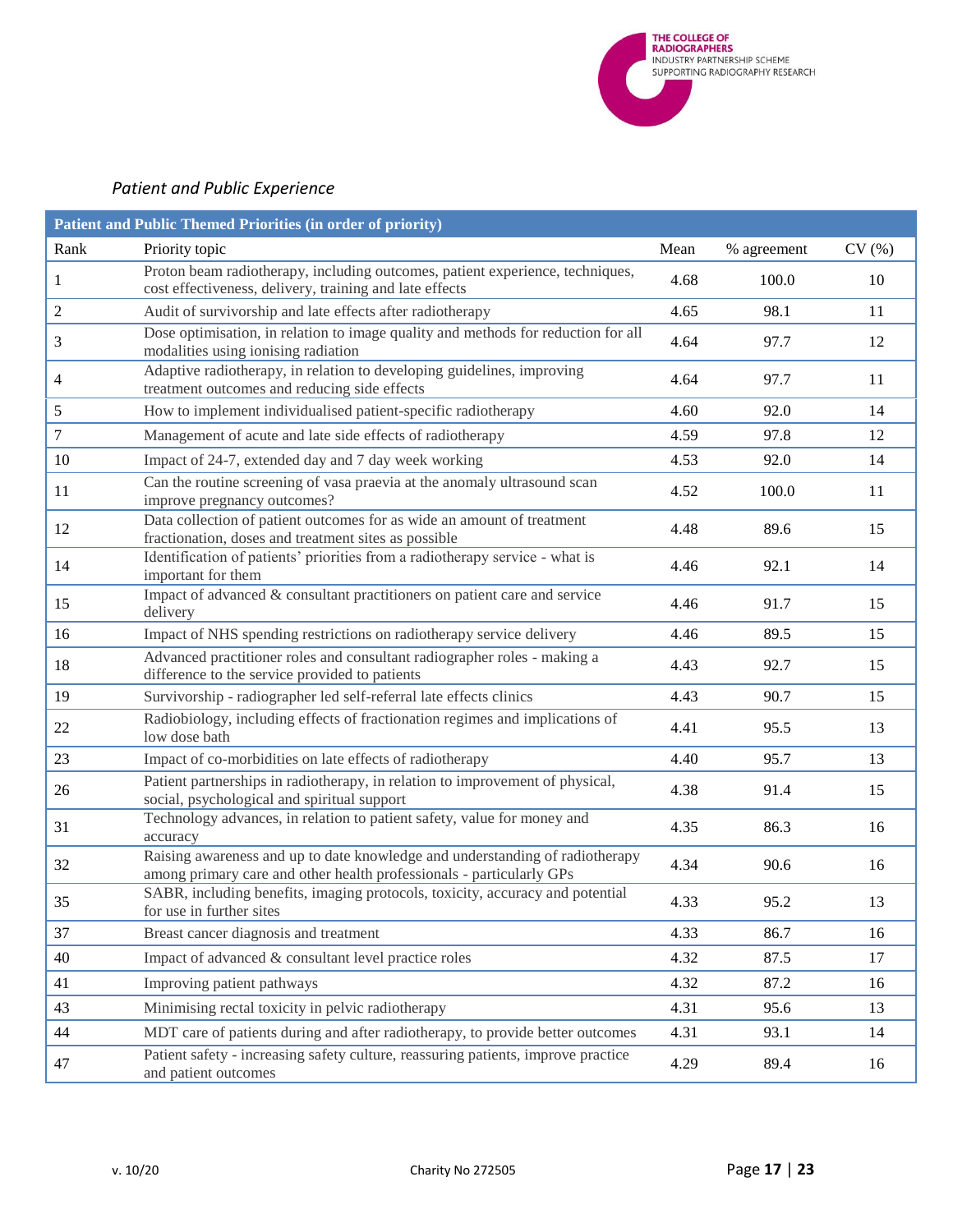**THE COLLEGE OF<br>RADIOGRAPHERS**<br>INDUSTRY PARTNERSHIP SCHEME<br>SUPPORTING RADIOGRAPHY RESEARCH

|        | Patient and Public Themed Priorities (in order of priority) continued                                                                                                     |      |             |       |
|--------|---------------------------------------------------------------------------------------------------------------------------------------------------------------------------|------|-------------|-------|
| Rank   | Priority topic                                                                                                                                                            | Mean | % agreement | CV(%) |
| 48     | Efficacy of diagnostic pathways                                                                                                                                           | 4.28 | 86.8        | 17    |
| 49     | Radiographer led assessment and discharge for minor injuries - evaluation of its<br>effectiveness                                                                         | 4.28 | 84.6        | 17    |
| 54     | Effectiveness of radiographer communication skills in imaging and<br>radiotherapy in the context of new roles and responsibilities                                        | 4.26 | 89.2        | 16    |
| 55     | Patient involvement, to improve patient experience and guide practice                                                                                                     | 4.26 | 87.5        | 16    |
| 56     | Work force/recruitment/attrition rates for radiotherapy students. How can we<br>ensure more students are attracted to radiography (particularly therapy) and<br>retained? | 4.25 | 88.3        | 16    |
| 61     | Should there be a more standardised approach to both performing and reporting<br>foetal doppler ultrasound?                                                               | 4.24 | 84.0        | 17    |
| 62     | Development of more individualised targeted radiotherapy in combination with<br>other targeted therapies                                                                  | 4.24 | 83.3        | 17    |
| 63     | Impact of independent prescribing by radiographers                                                                                                                        | 4.24 | 82.6        | 17    |
| 65     | Diagnostic reference levels need to be established for the full range of<br>examinations for both paediatrics and adults                                                  | 4.22 | 92.6        | 18    |
| 66     | Patient bladder and bowel preparation for pelvic radiotherapy treatments                                                                                                  | 4.22 | 91.1        | 14    |
| 67     | Extending the role of radiographers into triage and discharge in emergency<br>departments                                                                                 | 4.22 | 86.7        | 18    |
| 68     | Service delivery models - optimum use of equipment and staff resources, and<br>assessment of the patient experience                                                       | 4.22 | 83.3        | 17    |
| 69     | Implementation of hypofractionated radiotherapy regimens in some disease<br>groups                                                                                        | 4.21 | 90.5        | 14    |
| 70     | Effective communication of radiography findings, e.g. MRI scans, ultrasound<br>imaging and x-rays                                                                         | 4.21 | 87.3        | 19    |
| 71     | Investigating the relationship between % tumour change as shown by Cone<br>Beam CT Scans during radiotherapy with overall survival, recurrence rate                       | 4.20 | 93.3        | 15    |
| 72     | Breast tomosynthesis for screening moderate & high risk family history patients                                                                                           | 4.20 | 88.0        | 15    |
| 73     | Potential new diagnostic tests and diagnostic test accuracy                                                                                                               | 4.20 | 86.8        | 16    |
| 76     | Radiographer reporting for breast MRI, both high risk screening and<br>symptomatic cases - research to prove efficacy                                                     | 4.20 | 81.7        | 17    |
| 77     | Emerging technology and techniques, in relation to quality of life studies and<br>long-term side effects                                                                  | 4.19 | 86.0        | 17    |
| 78     | Dementia and the challenges within radiography                                                                                                                            | 4.19 | 84.1        | 18    |
| 79     | Radiographer (or practitioner)-led services/service transformation                                                                                                        | 4.19 | 83.0        | 17    |
| 80     | Promoting patient and public involvement in radiotherapy services                                                                                                         | 4.18 | 92.2        | 16    |
| 82     | Evaluating the impact of centralising paediatric radiotherapy into 2 centres<br>(when proton centres open in 2018-19)                                                     | 4.18 | 85.0        | 18    |
| 84     | How do radiological procedures impact upon the management of the patient?                                                                                                 | 4.17 | 86.1        | 17    |
| 86     | Increase the radiotherapy clinical trials portfolio                                                                                                                       | 4.17 | 79.6        | 22    |
| $88\,$ | Impact of in room MRI imaging on radiotherapy delivery                                                                                                                    | 4.16 | 86.0        | 16    |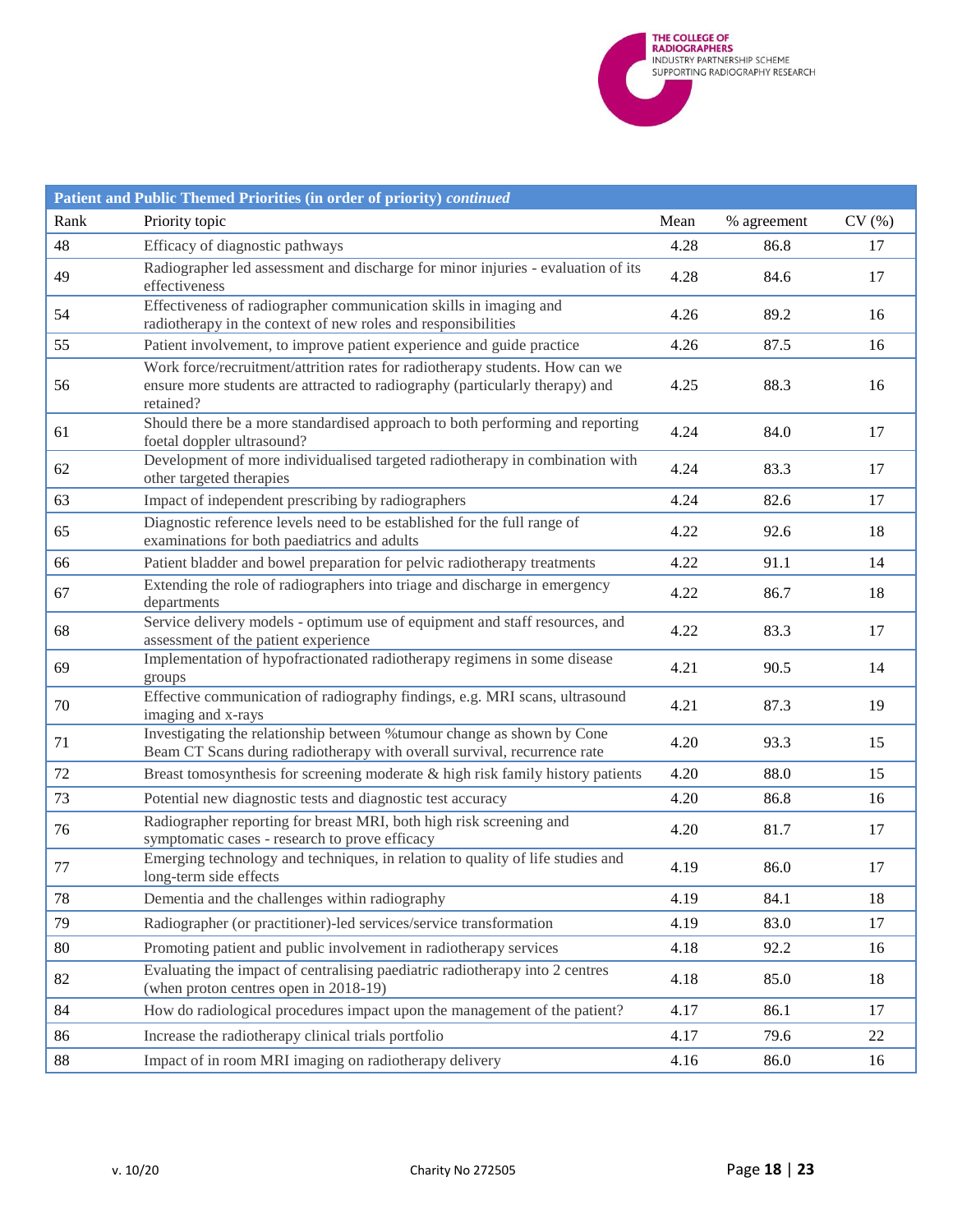

| Patient and Public Themed Priorities (in order of priority) continued |                                                                                                                                              |      |             |       |  |
|-----------------------------------------------------------------------|----------------------------------------------------------------------------------------------------------------------------------------------|------|-------------|-------|--|
| Rank                                                                  | Priority topic                                                                                                                               | Mean | % agreement | CV(%) |  |
| 89                                                                    | Improving the publicity around radiotherapy in an effective way                                                                              | 4.16 | 80.0        | 18    |  |
| 96                                                                    | Radiographer-led breast symptomatic clinics                                                                                                  | 4.12 | 82.5        | 17    |  |
| 97                                                                    | Understanding patient perceptions of the clinical service provided by<br>radiographers within the clinical imaging and radiotherapy services | 4.12 | 81.6        | 19    |  |
| 104                                                                   | Imaging in the obese population                                                                                                              | 4.11 | 80.0        | 18    |  |
| 106                                                                   | Has there been a measurable benefit to patients from the increase in use of<br>imaging (CT/PETCT/MRI/etc)?                                   | 4.10 | 82.2        | 20    |  |
| 118                                                                   | Capturing and using patient experience across the age range and across all<br>modalities                                                     | 4.05 | 80.0        | 17    |  |
| 119                                                                   | The patient voice and feedback - quality of care                                                                                             | 4.05 | 76.0        | 19    |  |
| 124                                                                   | Whole brain radiotherapy - quality of life v side effects relating to prognosis                                                              | 4.02 | 86.4        | 16    |  |
| 125                                                                   | What is the role of diet and exercise, and are survivorship courses effective?                                                               | 4.02 | 83.0        | 17    |  |
| 130                                                                   | Molecular radiotherapy - to develop better patient-specific dosimetry and<br>facilitate the patient pathway                                  | 4.00 | 80.0        | 16    |  |

# <span id="page-18-0"></span>*Service and Workforce Transformation*

|      | Service and Workforce Transformation Themed Priorities (in order of priority)                                                |      |             |       |
|------|------------------------------------------------------------------------------------------------------------------------------|------|-------------|-------|
| Rank | Priority topic                                                                                                               | Mean | % agreement | CV(%) |
| 6    | Ensuring standard procedures are evidence-based                                                                              | 4.60 | 88.8        | 16    |
| 8    | IGRT - development of gold standard imaging regimes and image matching<br>techniques, and consideration of dose              | 4.59 | 97.7        | 12    |
| 9    | Outcome measures for radiographer led procedures previously radiologist led                                                  | 4.56 | 91.8        | 14    |
| 10   | Impact of 24-7, extended day and 7 day week working                                                                          | 4.53 | 92.0        | 14    |
| 11   | Can the routine screening of vasa praevia at the anomaly ultrasound scan<br>improve pregnancy outcomes?                      | 4.52 | 100.0       | 11    |
| 14   | Identification of patients' priorities from a radiotherapy service - what is<br>important for them                           | 4.46 | 92.1        | 14    |
| 15   | Impact of advanced & consultant practitioners on patient care and service<br>delivery                                        | 4.46 | 91.7        | 15    |
| 16   | Impact of NHS spending restrictions on radiotherapy service delivery                                                         | 4.46 | 89.5        | 15    |
| 18   | Advanced practitioner roles and consultant radiographer roles - making a<br>difference to the service provided to patients   | 4.43 | 92.7        | 15    |
| 19   | Survivorship - radiographer led self-referral late effects clinics                                                           | 4.43 | 90.7        | 15    |
| 21   | Future of the profession - is the current model fit for purpose?                                                             | 4.42 | 86.6        | 18    |
| 24   | Evaluating the education and workforce requirements to meet future service<br>needs                                          | 4.39 | 87.1        | 18    |
| 25   | The use of multi-modality imaging with radiotherapy planning and treatment                                                   | 4.38 | 95.6        | 15    |
| 26   | Patient partnerships in radiotherapy, in relation to improvement of physical,<br>social, psychological and spiritual support | 4.38 | 91.4        | 15    |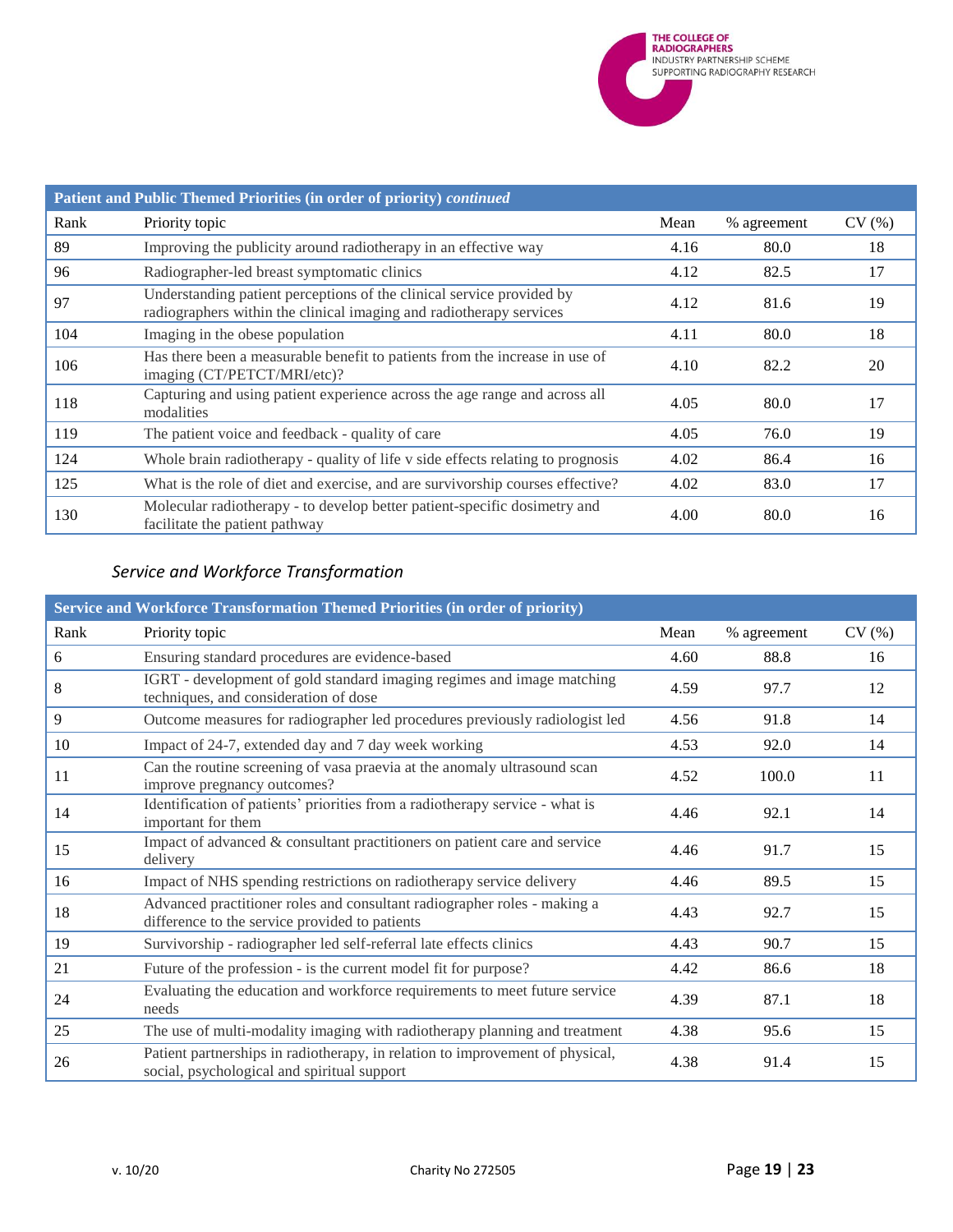

|        | Service and Workforce Transformation Themed Priorities (in order of priority) continued                                                                                   |      |             |       |  |  |
|--------|---------------------------------------------------------------------------------------------------------------------------------------------------------------------------|------|-------------|-------|--|--|
| Rank   | Priority topic                                                                                                                                                            | Mean | % agreement | CV(%) |  |  |
| 27     | Develop the role of advanced and consultant practitioners into new areas                                                                                                  | 4.38 | 89.4        | 16    |  |  |
| 28     | Addressing poor recruitment and retention of sonographers                                                                                                                 | 4.36 | 90.2        | 16    |  |  |
| 30     | Patient experience, in relation to improving quality of life, comfort, anxiety and<br>quality of care                                                                     | 4.35 | 90.7        | 15    |  |  |
| 33     | Radiotherapy research - how can we promote a culture of research into an often<br>fragmented infrastructure?                                                              | 4.34 | 90.0        | 17    |  |  |
| 36     | How to improve the research culture in our profession                                                                                                                     | 4.33 | 89.7        | 17    |  |  |
| 39     | What will the imaging service demands be by 2020 and how will we meet<br>them?                                                                                            | 4.32 | 87.7        | 18    |  |  |
| 40     | Impact of advanced & consultant level practice roles                                                                                                                      | 4.32 | 87.5        | 17    |  |  |
| 41     | Improving patient pathways                                                                                                                                                | 4.32 | 87.2        | 16    |  |  |
| 44     | MDT care of patients during and after radiotherapy, to provide better outcomes                                                                                            | 4.31 | 93.1        | 14    |  |  |
| 45     | Radiographer target delineation                                                                                                                                           | 4.30 | 88.4        | 16    |  |  |
| 48     | Efficacy of diagnostic pathways                                                                                                                                           | 4.28 | 86.8        | 17    |  |  |
| 49     | Radiographer led assessment and discharge for minor injuries - evaluation of its<br>effectiveness                                                                         | 4.28 | 84.6        | 17    |  |  |
| 50     | Role development - scope of practice, clinical and cost effectiveness                                                                                                     | 4.27 | 90.4        | 15    |  |  |
| 51     | The recruitment and retention of radiographers                                                                                                                            | 4.27 | 88.2        | 17    |  |  |
| 54     | Effectiveness of radiographer communication skills in imaging and<br>radiotherapy in the context of new roles and responsibilities                                        | 4.26 | 89.2        | 16    |  |  |
| 56     | Work force/recruitment/attrition rates for radiotherapy students. How can we<br>ensure more students are attracted to radiography (particularly therapy) and<br>retained? | 4.25 | 88.3        | 16    |  |  |
| 57     | Cost and clinical effectiveness of radiographer led musculoskeletal services                                                                                              | 4.25 | 87.5        | 16    |  |  |
| 59     | How can radiographers maximise their potential as experts in imaging and<br>become the experts with regards to adaptive radiotherapy techniques?                          | 4.24 | 87.3        | 17    |  |  |
| 63     | Impact of independent prescribing by radiographers                                                                                                                        | 4.24 | 82.6        | 17    |  |  |
| 67     | Extending the role of radiographers into triage and discharge in emergency<br>departments                                                                                 | 4.22 | 86.7        | 18    |  |  |
| 68     | Service delivery models - optimum use of equipment and staff resources, and<br>assessment of the patient experience                                                       | 4.22 | 83.3        | 17    |  |  |
| 70     | Effective communication of radiography findings, e.g. MRI scans, ultrasound<br>imaging and x-rays                                                                         | 4.21 | 87.3        | 19    |  |  |
| 74     | Health economics and radiographer reporting/advanced practice                                                                                                             | 4.20 | 85.9        | 18    |  |  |
| 76     | Radiographer reporting for breast MRI, both high risk screening and<br>symptomatic cases - research to prove efficacy                                                     | 4.20 | 81.7        | 17    |  |  |
| $78\,$ | Dementia and the challenges within radiography                                                                                                                            | 4.19 | 84.1        | 18    |  |  |
| 79     | Radiographer (or practitioner)-led services/service transformation                                                                                                        | 4.19 | 83.0        | 17    |  |  |
| 80     | Promoting patient and public involvement in radiotherapy services                                                                                                         | 4.18 | 92.2        | 16    |  |  |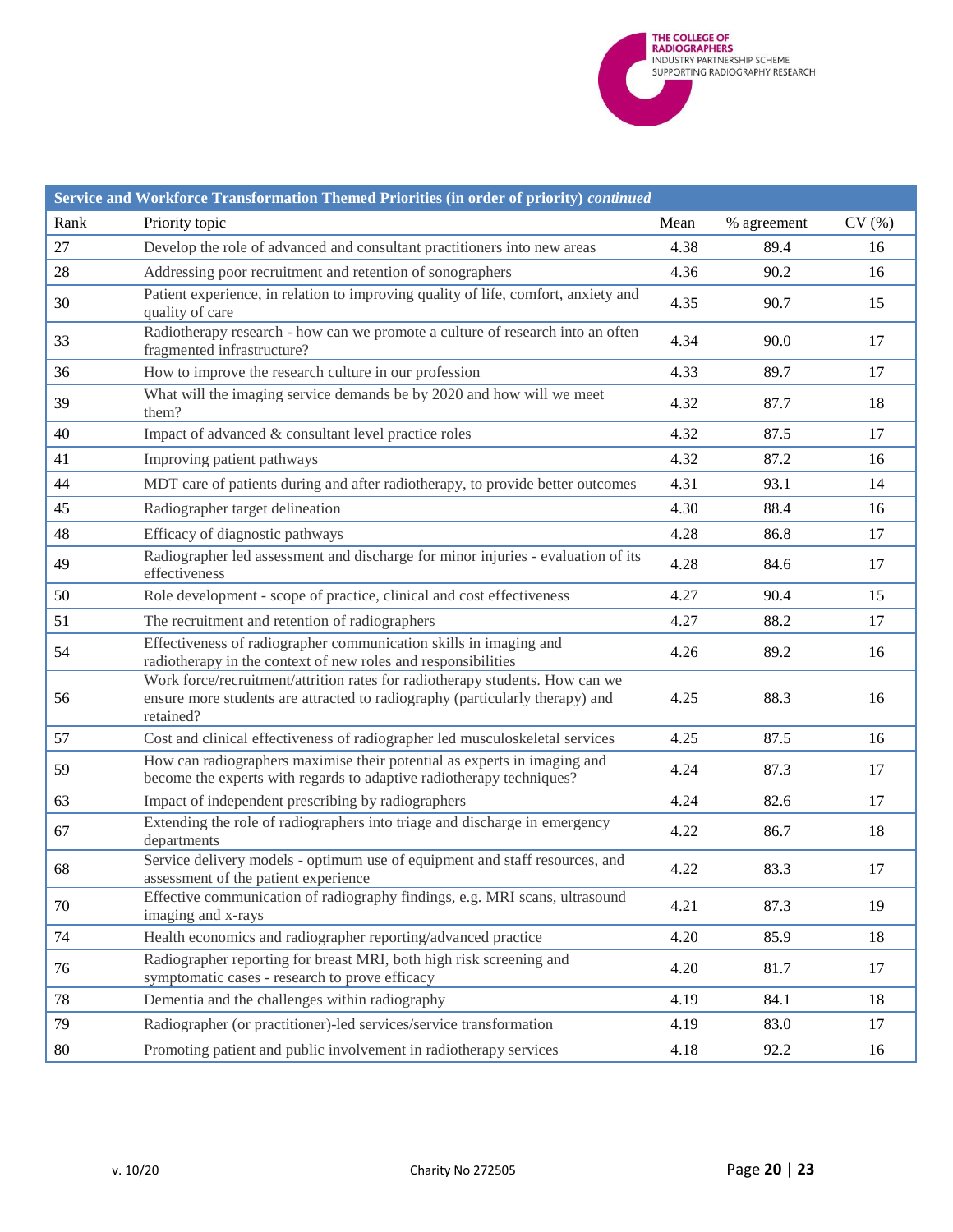

| Service and Workforce Transformation Themed Priorities (in order of priority) continued |                                                                                                                                                |      |             |       |  |  |
|-----------------------------------------------------------------------------------------|------------------------------------------------------------------------------------------------------------------------------------------------|------|-------------|-------|--|--|
| Rank                                                                                    | Priority topic                                                                                                                                 | Mean | % agreement | CV(%) |  |  |
| 81                                                                                      | Training and educational needs for advanced radiotherapy and imaging                                                                           | 4.18 | 86.4        | 16    |  |  |
| 82                                                                                      | Evaluating the impact of centralising paediatric radiotherapy into 2 centres<br>(when proton centres open in 2018-19)                          | 4.18 | 85.0        | 18    |  |  |
| 83                                                                                      | Identifying future skills set needs for radiographers, creating methods to obtain<br>these and assessing effectiveness of education strategies | 4.18 | 81.1        | 18    |  |  |
| 84                                                                                      | How do radiological procedures impact upon the management of the patient?                                                                      | 4.17 | 86.1        | 17    |  |  |
| 85                                                                                      | Radiographers attitude to research and perceptions of their role in contributing<br>to the evidence base                                       | 4.17 | 84.4        | 18    |  |  |
| 86                                                                                      | Increase the radiotherapy clinical trials portfolio                                                                                            | 4.17 | 79.6        | 22    |  |  |
| 87                                                                                      | Effectiveness of the extended role of the radiographer in diagnostic imaging<br>and radiotherapy                                               | 4.16 | 86.2        | 16    |  |  |
| 92                                                                                      | Research radiographers - benefit to profession & NHS                                                                                           | 4.14 | 84.0        | 19    |  |  |
| 93                                                                                      | Explore different schemes and initiatives to increase radiography research<br>capacity in the UK                                               | 4.14 | 82.6        | 18    |  |  |
| 96                                                                                      | Radiographer-led breast symptomatic clinics                                                                                                    | 4.12 | 82.5        | 17    |  |  |
| 97                                                                                      | Understanding patient perceptions of the clinical service provided by<br>radiographers within the clinical imaging and radiotherapy services   | 4.12 | 81.6        | 19    |  |  |
| 98                                                                                      | Investigating extension of reporting roles to more areas of imaging and to more<br>radiographers                                               | 4.11 | 84.6        | 17    |  |  |
| 100                                                                                     | The career of sonography - is a change in training required to address staff<br>shortfall?                                                     | 4.11 | 83.3        | 20    |  |  |
| 101                                                                                     | Advanced practice - to improve service and encourage leadership and decision<br>making skills                                                  | 4.11 | 82.3        | 18    |  |  |
| 107                                                                                     | Identify the need for more clinical research radiographer posts within the UK                                                                  | 4.10 | 82.0        | 17    |  |  |
| 109                                                                                     | Barriers to chest x-ray reporting by radiographers                                                                                             | 4.09 | 83.3        | 17    |  |  |
| 115                                                                                     | Role extension in radiography - what are the key obstacles and solutions?                                                                      | 4.06 | 81.1        | 18    |  |  |
| 116                                                                                     | Referral patterns, unnecessary referrals and increases in referrals                                                                            | 4.06 | 75.0        | 22    |  |  |
| 117                                                                                     | Radiographer decision making - to ensure an autonomous workforce                                                                               | 4.05 | 83.1        | 21    |  |  |
| 121                                                                                     | Radiographer performed mammography image interpretation                                                                                        | 4.04 | 80.0        | 21    |  |  |
| 122                                                                                     | Optimising diagnostics requesting and reducing the burden of waste                                                                             | 4.04 | 76.1        | 20    |  |  |
| 123                                                                                     | Radiographer research capability - why do we lag behind other professions?                                                                     | 4.03 | 78.9        | 20    |  |  |
| 127                                                                                     | Review of the 4-tier structure                                                                                                                 | 4.02 | 77.3        | 23    |  |  |
| 128                                                                                     | Radiographer commenting system                                                                                                                 | 4.02 | 76.7        | 22    |  |  |
| 131                                                                                     | Tomosynthesis in screening, particularly on mobiles                                                                                            | 4.00 | 78.6        | 17    |  |  |
| 132                                                                                     | Evaluation of different staffing models and effective service delivery models                                                                  | 4.00 | 78.0        | 19    |  |  |
| 133                                                                                     | The move to 'commenting' (PCE) and the need to audit performance and set<br>minimum standards                                                  | 4.00 | 75.8        | 21    |  |  |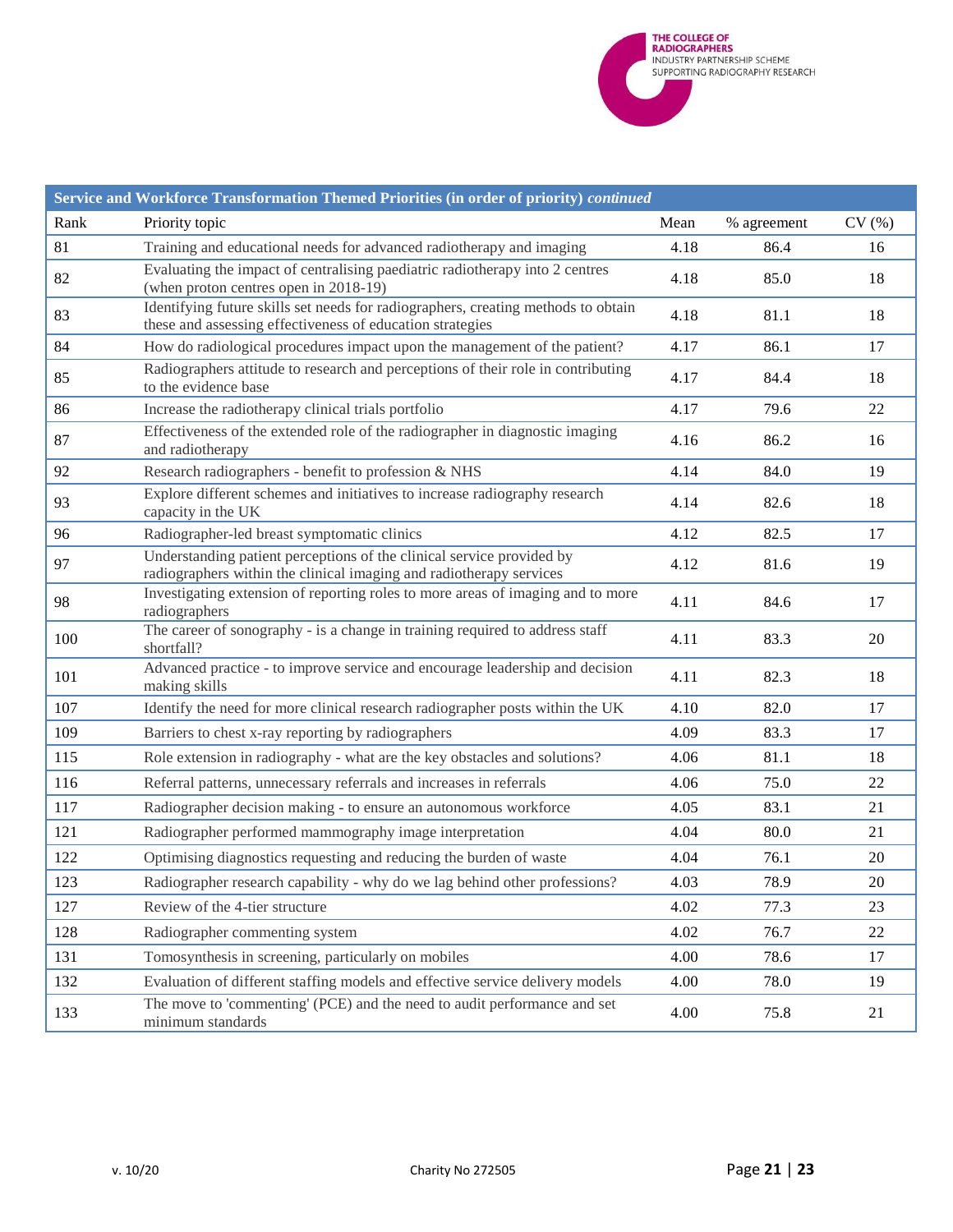

# <span id="page-21-0"></span>*Education and Training*

| <b>Education and Training Themed Priorities (in order of priority)</b> |                                                                                                                                                                           |      |             |       |  |  |  |
|------------------------------------------------------------------------|---------------------------------------------------------------------------------------------------------------------------------------------------------------------------|------|-------------|-------|--|--|--|
| Rank                                                                   | Priority topic                                                                                                                                                            | Mean | % agreement | CV(%) |  |  |  |
| 1                                                                      | Proton beam radiotherapy, including outcomes, patient experience, techniques,<br>cost effectiveness, delivery, training and late effects                                  | 4.68 | 100.0       | 10    |  |  |  |
| 5                                                                      | How to implement individualised patient-specific radiotherapy                                                                                                             | 4.60 | 92.0        | 14    |  |  |  |
| 6                                                                      | Ensuring standard procedures are evidence-based                                                                                                                           | 4.60 | 88.8        | 16    |  |  |  |
| 7                                                                      | Management of acute and late side effects of radiotherapy                                                                                                                 | 4.59 | 97.8        | 12    |  |  |  |
| 8                                                                      | IGRT - development of gold standard imaging regimes and image matching<br>techniques, and consideration of dose                                                           | 4.59 | 97.7        | 12    |  |  |  |
| 9                                                                      | Outcome measures for radiographer led procedures previously radiologist led                                                                                               | 4.56 | 91.8        | 14    |  |  |  |
| 13                                                                     | Why are we still failing our babies? Persistent poor antenatal US detection rates<br>of serious congenital heart anomalies                                                | 4.46 | 92.3        | 14    |  |  |  |
| 19                                                                     | Survivorship - radiographer led self-referral late effects clinics                                                                                                        | 4.43 | 90.7        | 15    |  |  |  |
| 21                                                                     | Future of the profession - is the current model fit for purpose?                                                                                                          | 4.42 | 86.6        | 18    |  |  |  |
| 24                                                                     | Evaluating the education and workforce requirements to meet future service<br>needs                                                                                       | 4.39 | 87.1        | 18    |  |  |  |
| 25                                                                     | The use of multi-modality imaging with radiotherapy planning and treatment                                                                                                | 4.38 | 95.6        | 15    |  |  |  |
| 26                                                                     | Patient partnerships in radiotherapy, in relation to improvement of physical,<br>social, psychological and spiritual support                                              | 4.38 | 91.4        | 15    |  |  |  |
| 27                                                                     | Develop the role of advanced and consultant practitioners into new areas                                                                                                  | 4.38 | 89.4        | 16    |  |  |  |
| 28                                                                     | Addressing poor recruitment and retention of sonographers                                                                                                                 | 4.36 | 90.2        | 16    |  |  |  |
| 29                                                                     | Development of image interpretation competencies for therapeutic<br>radiographers                                                                                         | 4.35 | 93.8        | 14    |  |  |  |
| 32                                                                     | Raising awareness and up to date knowledge and understanding of radiotherapy<br>among primary care and other health professionals - particularly GPs                      | 4.34 | 90.6        | 16    |  |  |  |
| 34                                                                     | How can we reduce the number of imaging errors?                                                                                                                           | 4.34 | 89.6        | 15    |  |  |  |
| 36                                                                     | How to improve the research culture in our profession                                                                                                                     | 4.33 | 89.7        | 17    |  |  |  |
| 39                                                                     | What will the imaging service demands be by 2020 and how will we meet<br>them?                                                                                            | 4.32 | 87.7        | 18    |  |  |  |
| 50                                                                     | Role development - scope of practice, clinical and cost effectiveness                                                                                                     | 4.27 | 90.4        | 15    |  |  |  |
| 51                                                                     | The recruitment and retention of radiographers                                                                                                                            | 4.27 | 88.2        | 17    |  |  |  |
| 56                                                                     | Work force/recruitment/attrition rates for radiotherapy students. How can we<br>ensure more students are attracted to radiography (particularly therapy) and<br>retained? | 4.25 | 88.3        | 16    |  |  |  |
| 60                                                                     | Comparison of breast MR and contrast enhanced tomosynthesis in the diagnosis<br>of lobular carcinoma                                                                      | 4.24 | 84.0        | 17    |  |  |  |
| 71                                                                     | Investigating the relationship between % tumour change as shown by Cone<br>Beam CT Scans during radiotherapy with overall survival, recurrence rate                       | 4.20 | 93.3        | 15    |  |  |  |
| 76                                                                     | Radiographer reporting for breast MRI, both high risk screening and<br>symptomatic cases - research to prove efficacy                                                     | 4.20 | 81.7        | 17    |  |  |  |
| 77                                                                     | Emerging technology and techniques, in relation to quality of life studies and<br>long-term side effects                                                                  | 4.19 | 86.0        | 17    |  |  |  |